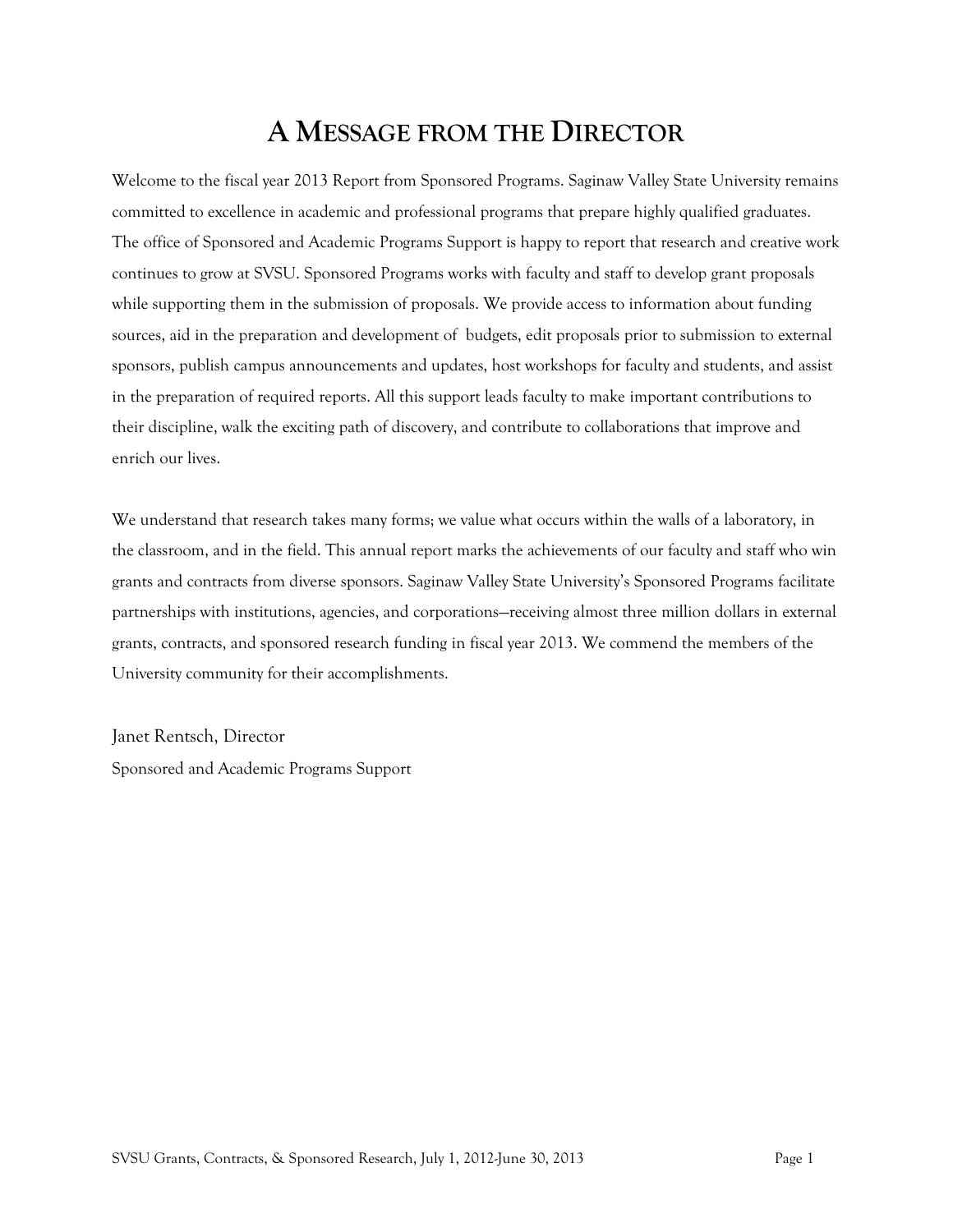## **REPORTS ON GRANTS, CONTRACTS AND SPONSORED RESEARCH ACTIVITIES**



### Proposals Submitted and Funded



Sources of Funding FY 2013



This annual report summarizes grants, contracts, and sponsored research activity at Saginaw Valley State University for the 2013 fiscal year. During this fiscal period— July 1, 2012 through June 30, 2013—a total of \$2,838,875 was awarded for research and other sponsored projects. The following chart illustrates the total sponsored support at Saginaw Valley State University over the past six years.

In addition to support for research-related activities, grants and contracts support education, student services, and program development projects. A total of 103 proposals were submitted to external sponsors during fiscal year 2013; 50 of those proposals (49%) have been funded with 3 pending a decision.

External sponsors represent a cross section of government agencies, business and industry representatives, foundations, community organizations and educational institutions. The following chart categorizes the grants SVSU received by agency type.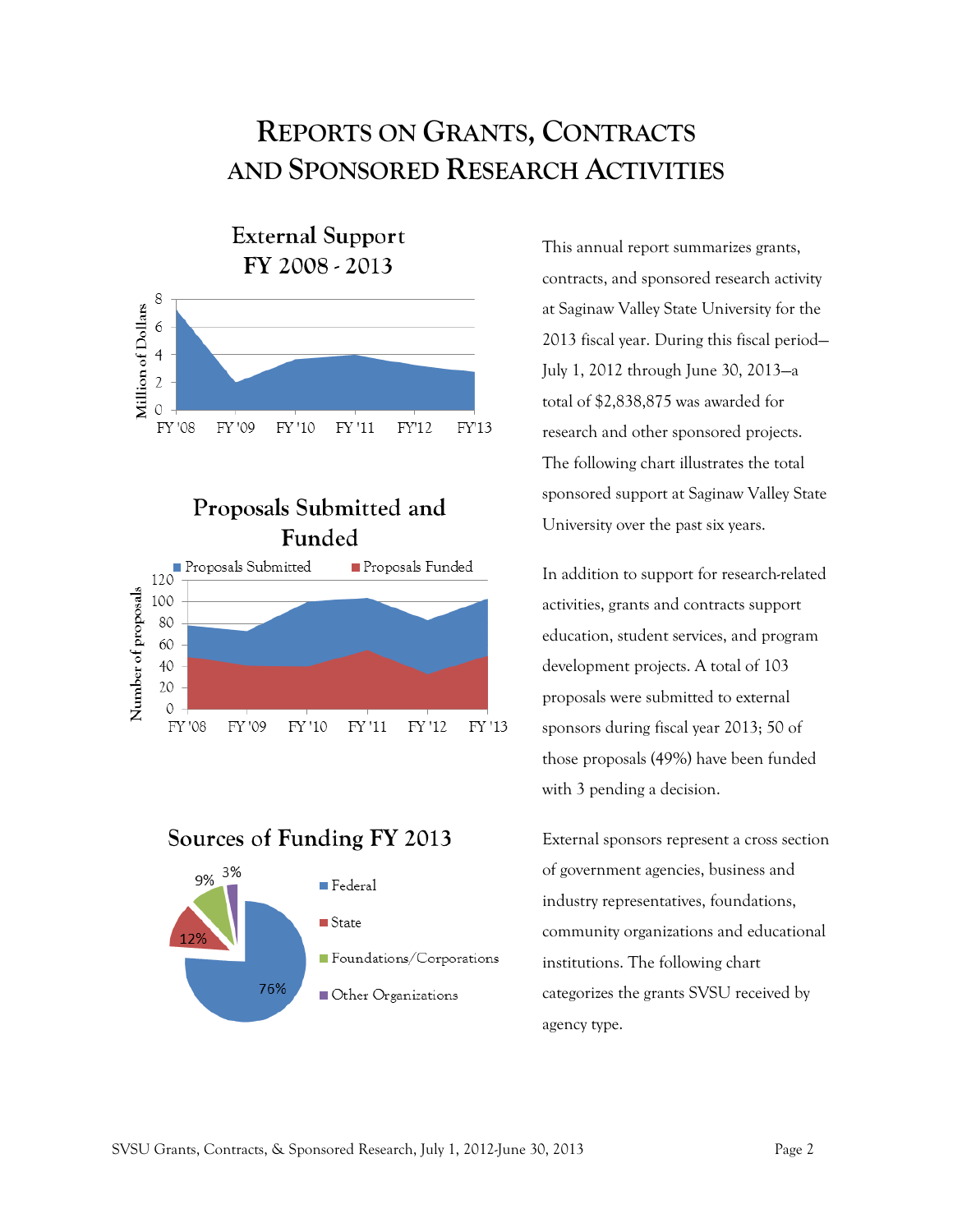

## **UNIVERSITY GOALS SUPPORTED BY GRANTS**

**Academic Improvement –** The University will continuously develop and improve academic programs which are effectively delivered and periodically assessed, thereby motivating and enabling students to participate professionally and intellectually in an increasingly diverse, global, and technological society.

**Program Qualitative Distinctiveness –** The University will develop nationally recognized programs and areas of excellence that promote quality throughout the University and enhance the value of an SVSU degree.

**Enrollment Management –** The University will continue to be an institution of choice and opportunity for students who seek and obtain a college degree.

**Technology –** The University will continue to develop, maintain, and enhance its technological resources to facilitate excellence and innovation in teaching and learning and to improve institutional efficiency and effectiveness. The University will provide leadership for the greater community on technology issues.

**Campus Culture –** The University will promote and continuously enhance a culture and environment that fosters and supports the personal and intellectual growth of its students, faculty, and staff.

**Community Relations –** The University will continue to improve and expand its contributions to the greater community's quality of life and will forge stronger connections by becoming the premier cultural and intellectual center and resource for schools, businesses, and governments.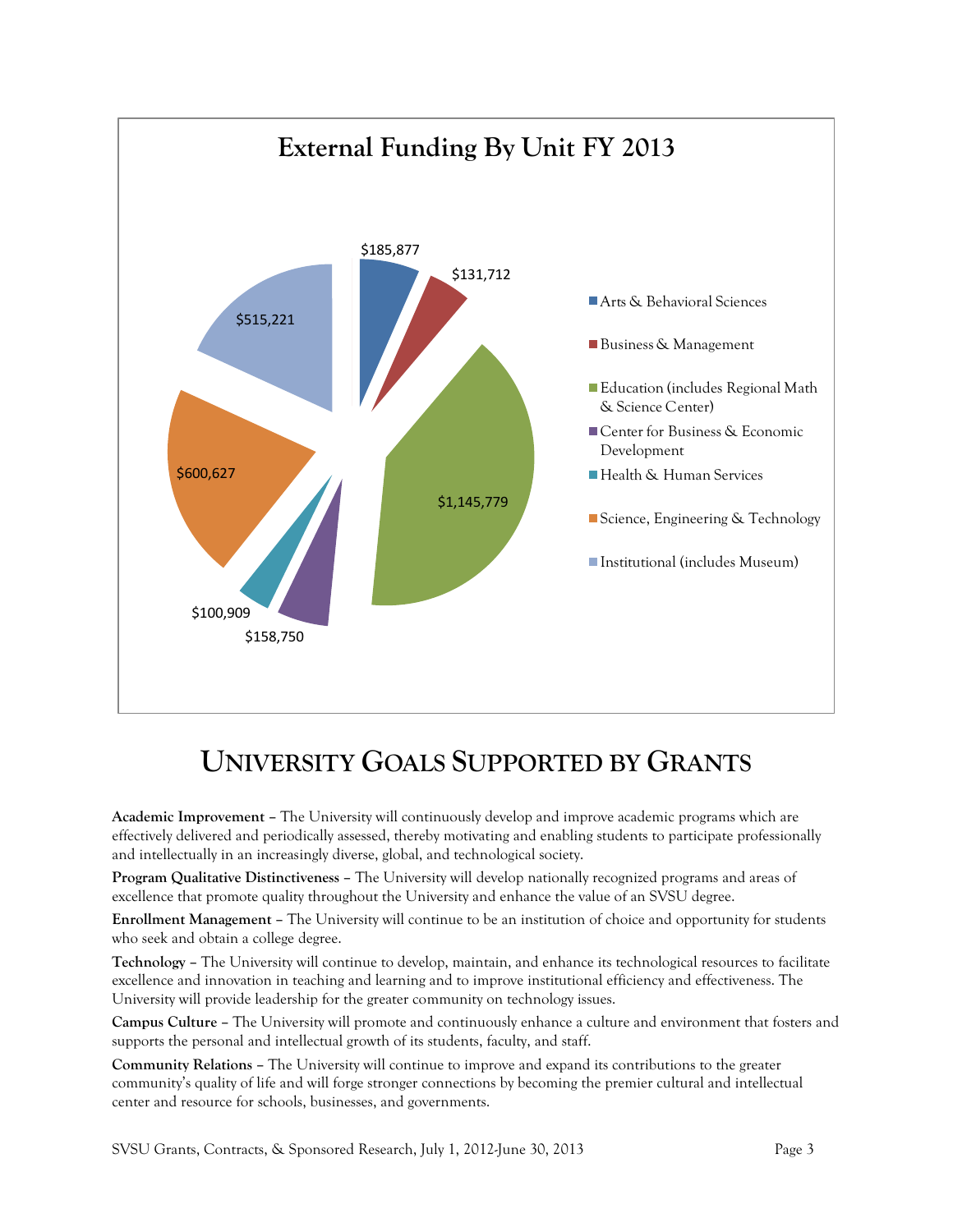## **INTERNAL GRANTS FOR FACULTY DEVELOPMENT**

The internal grant opportunities described below are available to SVSU faculty to support their professional growth and research. Fiscal year 2013 recipients of internal funds and release time are listed in this report under the college in which they reside.

#### SVSU Faculty Research and Professional Growth Awards

Faculty Research and Professional Growth Awards were created to encourage and promote scholarship, advanced studies, and research among SVSU faculty. In consultation with the president of the Faculty Association and the Provost and Vice President for Academic Affairs, University Unit Committees review faculty proposals and recommend funding and release time allocations to support faculty research and professional growth. In fiscal year 2013, the University supported faculty requests totaling \$71,557 and 57.4 hours of release time.

#### Sabbatical Leave

Six sabbaticals were granted by the Board of Control in fiscal year 2013. SVSU professors are eligible to apply for sabbatical leave upon six consecutive years of service to the University.

#### SVSU Faculty Supplemental Funds

Each academic dean and the Provost and Vice President for Academic Affairs determine additional University support for professional development conference participation. Sixty–two faculty were supported with \$39,365 in fiscal year 2013 for presentations and conference participation.

#### SVSU Foundation Resource Grants

SVSU Foundation Resource Grants enhance scholarship, further the academic and cultural missions of the University, and/or have significant impact on the University community for projects and programs which directly benefit and involve SVSU students. The evaluation committee includes appointed community members from the SVSU Foundation Board. For fiscal year 2013, 21 grants were awarded totaling \$53,535.

#### SVSU Allen Foundation Student/Faculty Research Grants

SVSU Allen Foundation Research Grants support student/faculty research that addresses various health and nutritional issues facing the region. For fiscal year 2013, 5 grants were awarded totaling \$26,048.

#### SVSU College of Business and Management Family Business Research Grant

SVSU Family Business Research Grant supports the increase of breadth and depth of collective knowledge on family business issues and strengthens the SVSU brand within the larger family business community and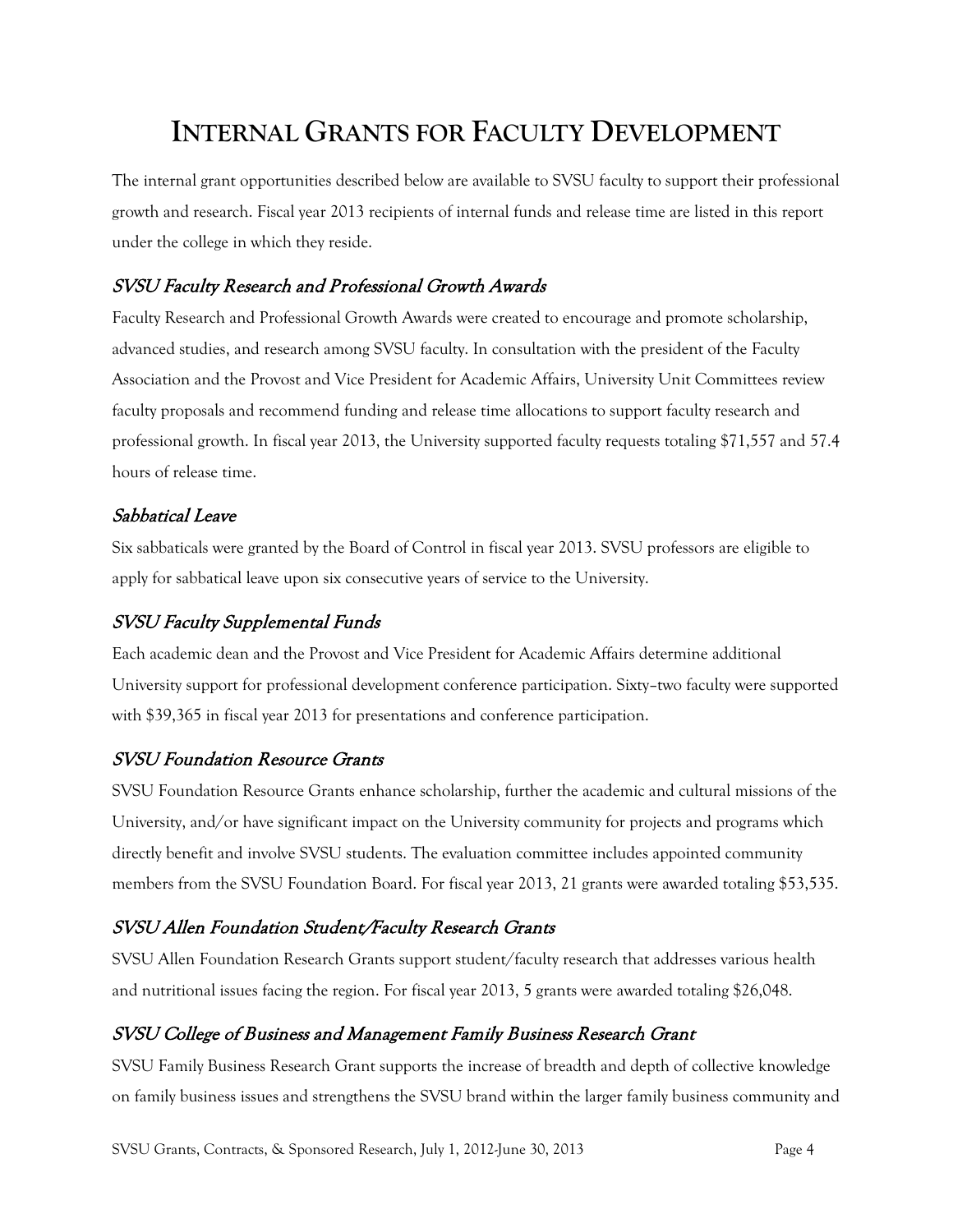the broader academic community. For fiscal year 2013, one grant was awarded to a College of Business and Management faculty team, totaling \$13,740 to fund a two-year project.

#### SVSU College of Education Research Award

SVSU College of Education Research Award provides seed money designated to support research and stimulate the submission of proposals to other agencies for external funding. For 2013, one grant was awarded totaling \$1,858.

#### SVSU Saginaw Bay Environmental Science Institute

SVSU Saginaw Bay Environmental Science Institute supports seed projects involving scientific research focused on the Saginaw Bay Watershed (e.g. water quality, pollution, land use, wildlife health/habitat, environmental/public health, geospatial characterization). For 2013, 4 grants were awarded totaling \$9,830.

## **ROYALTIES FROM PUBLICATIONS/PRODUCTS**

In 2013, SVSU received \$71,470 in royalty payments from Zimco, Inc. for STAGES (Supportive Tool for Assessing Growth in Educational Systems) Software.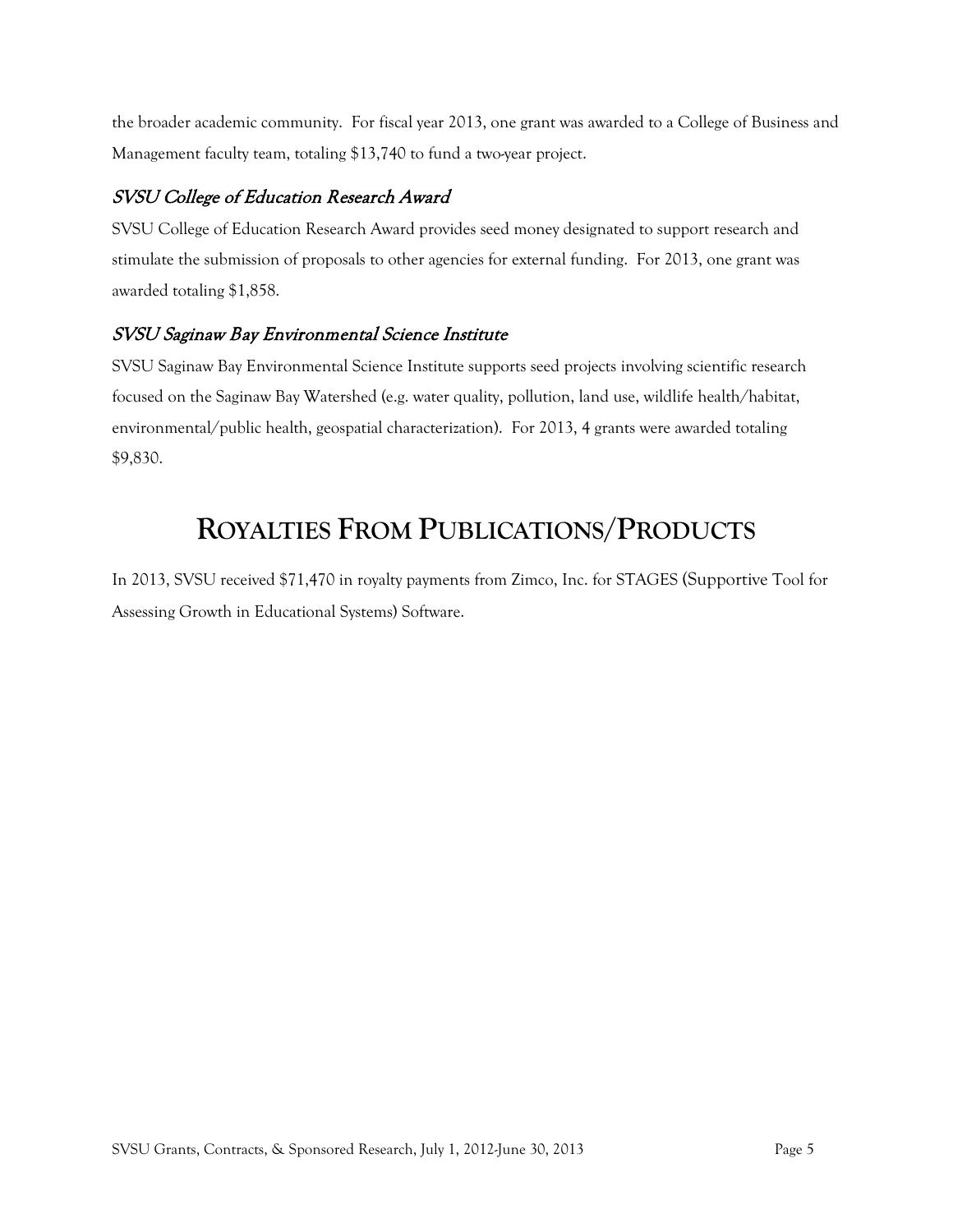## **SPOTLIGHT ON FACULTY AND STAFF**

A sample of grants that impact faculty research, SVSU students, and the Great Lakes Bay Region

**Jeffrey Koperski**, Professor of Philosophy, was awarded \$82,192 from the John Templeton Foundation for the project *Divine Action and 21st Century Physics: Chaos, Quantum Mechanics, and the Effacement of the Small*. This project is addressing questions of special divine action in light of quantum mechanics, chaos theory, and the emergence of higher

order phenomena from more fundamental levels of nature. The result of this project will be a minimum of one new scholarly paper, three book chapters, and presentations at two conferences.

**Tamara Barrientos**, Director of the SVSU Regional Mathematics and Science Center, was awarded six grants totaling \$1,131,978 in support to carry out the work of the Center in fiscal year 2013. The goals for the center include supporting curriculum reform; professional development programs and opportunities for area teachers; advocacy and assistance to districts in the acquisition and use of technology in implementing mathematics/science curriculum reform; and assisting ISDs (Intermediate School Districts) with professional development in STEM areas for local teachers. The center has improved the quality of math and science instruction in our region and continues to benefit the University and our surrounding communities.

**Vanessa Brooks Herd**, Associate Professor of Social Work, was awarded \$304,344 from the State of Michigan Department of Human Services for the project *Living Skills for Foster Youth Students at SVSU*. The purpose of the Youth in Transition (YIT) Program is to provide independent living services to eligible youth. The main objective is to promote academic success that leads to professional employment upon graduation, while maintaining personal well-being, developing career aspirations, and building leadership capabilities.

The staff of the **Student Counseling Center** was awarded \$238,121 from the Department of Human Services Substance Abuse and Mental Health Services Administration for the *SVSU Mental Health Prevention and Awareness Project*. The goal of this project is to facilitate a comprehensive approach to prevent suicide and enhance services for students with mental and behavioral health problems.

**Amy Hlavacek**, Associate Professor of Mathematics and **Joseph Ofori-Dankwa**, Harvey Randall Wickes Chair in International Studies, were awarded three grants totaling \$50,000 to support the SVSU Summer Mathematics Opportunities (SuMO) program. The four-week long day camp hosted 30  $7<sup>th</sup>$  and  $8<sup>th</sup>$  grade students from Ruben Daniels Middle School to increase interest in STEM fields and improve performance on the math portion of the MEAP exam. SVSU faculty, SVSU students and area high school students served as teachers and mentors in a supportive learning environment.

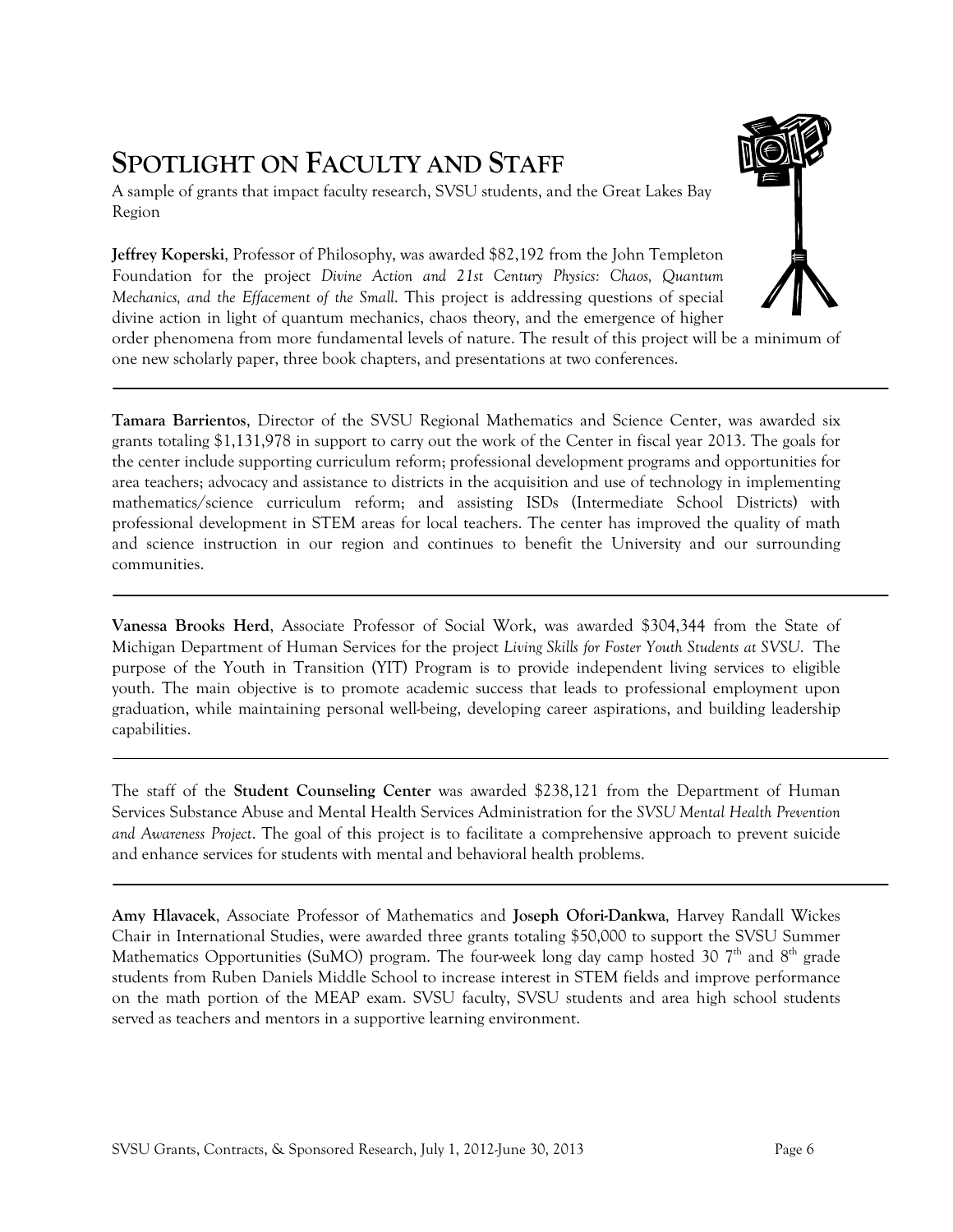# **COLLEGE OF ARTS AND BEHAVIORAL SCIENCES**

| <b>Externally Sponsored Awards</b>                                                                                                                                        |                          |
|---------------------------------------------------------------------------------------------------------------------------------------------------------------------------|--------------------------|
| Grants, Contracts, and Appropriations                                                                                                                                     |                          |
| M. PATRICIA CAVANAUGH                                                                                                                                                     | English                  |
| Leadership in Content Area Literacy Continuation                                                                                                                          |                          |
| <b>BARBARA COHEN</b>                                                                                                                                                      | Modern Foreign Languages |
| Foreign Language Teaching Assistant (FLTA) Host Institutions                                                                                                              |                          |
| <b>MONIKA DIX</b>                                                                                                                                                         | Modern Foreign Languages |
| Japanese-Language Teaching Material Purchase                                                                                                                              |                          |
| <b>KENNETH JOLLY</b><br>"Agitate' is Mighty Close to 'Fight.' Well What of It!": African American Self-Determination in 20 <sup>th</sup><br>Century Detroit (Year 2 of 3) | History                  |
|                                                                                                                                                                           |                          |
| <b>JOHN KACZYNSKI</b><br><b>Bay City Survey</b>                                                                                                                           | Political Science        |
|                                                                                                                                                                           |                          |
| <b>JEFFREY KOPERSKI</b><br>Divine Action and 21 <sup>st</sup> Century Physics: Chaos, Quantum Mechanics, and the Effacement of the Small                                  | Philosophy               |
| <b>PAUL TEED</b><br>The Hawleys of Connecticut: An American Civil War Partnership (Year 3 of 3)                                                                           | History                  |
|                                                                                                                                                                           |                          |
| <b>JAMES SULLIVAN</b>                                                                                                                                                     | English                  |
| 2013 NEH Summer Institute - Participation Stipend                                                                                                                         |                          |
| Total Amount Awarded FY 2013                                                                                                                                              | \$185,877                |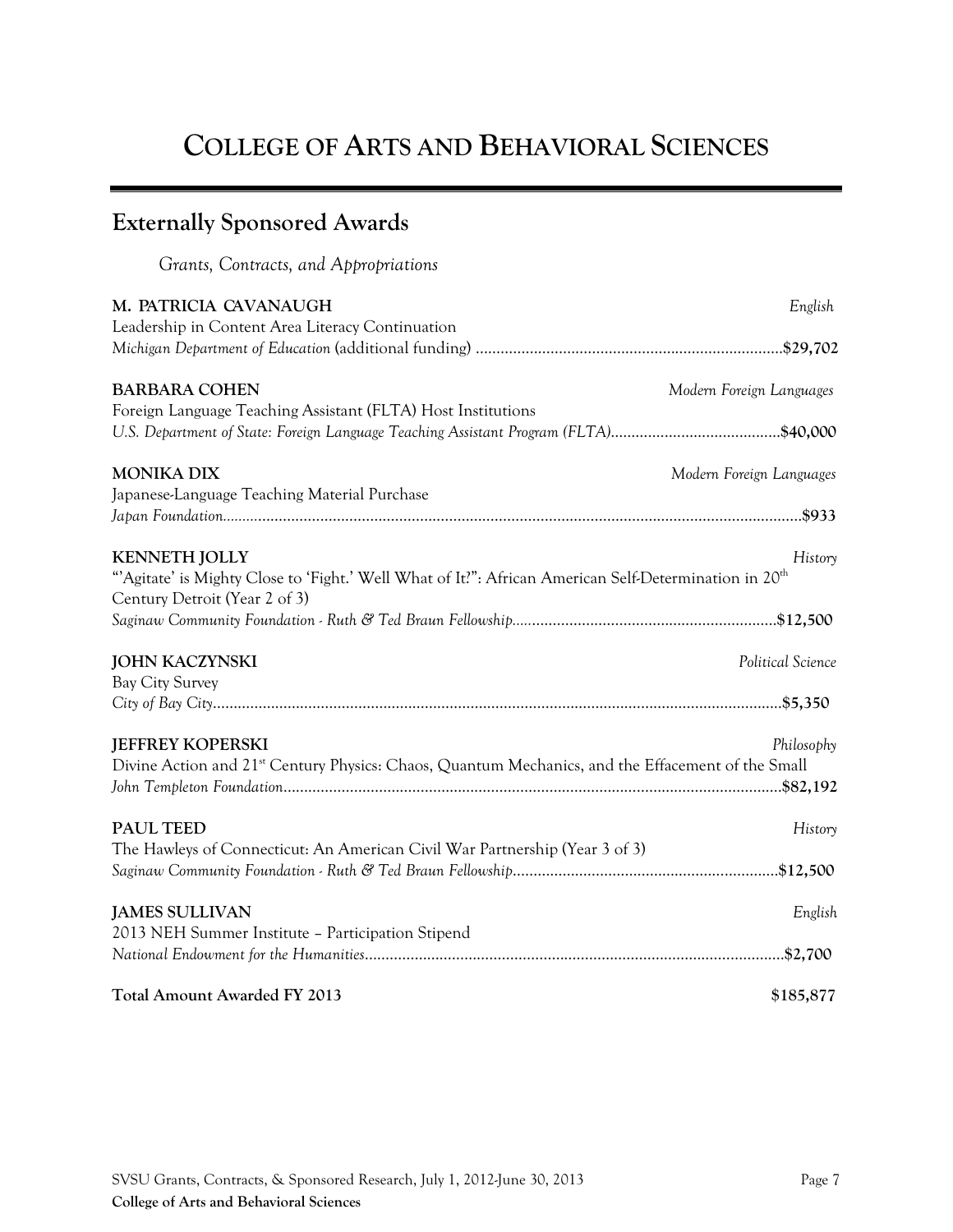## **Internally Sponsored Awards**

|                                                     |                                                                                                                                                   | Dollars Allocated/            |
|-----------------------------------------------------|---------------------------------------------------------------------------------------------------------------------------------------------------|-------------------------------|
|                                                     | <b>SVSU Faculty Research and Professional Growth Awards</b>                                                                                       | <b>Release Time Allocated</b> |
| <b>JOHN BAESLER</b>                                 | History<br>"Free and Clear: Scientology in the Context of U.S.<br>Cold War Culture."                                                              | 3 hours                       |
| PETER BARRY                                         | Philosophy<br>Evil and Experimental Philosophy                                                                                                    | \$780/<br>3 hours             |
| MARGARET BORKOWSKI                                  | Psychology<br>Sleep & Dreams: A Biopsychosocial Perspective                                                                                       | \$2,000/<br>4 hours           |
| <b>JAMES BOWERS</b>                                 | Criminal Justice<br>Understanding Collateral Consequences of Registered<br>Sex Offenders in Michigan                                              | \$1,500                       |
| <b>JULIE FOSS</b>                                   | Modern Foreign Languages<br>Proposal to participate in a "Stage pédagogique",<br>Alliance Française de Paris, July 2013                           | \$5,212                       |
| <b>SHERRIN FRANCES</b>                              | English<br>Usability Testing Workshop for new CDM graduate<br>course                                                                              | \$2,835                       |
| <b>MELISSA HOBART</b>                               | Communication<br>Me, Myself, or I? A Study of Avatars and<br>Self-Representation in an Educational Video Game                                     | \$338                         |
| <b>SARA BETH KEOUGH/</b><br><b>SCOTT YOUNGSTEDT</b> | Geography<br>Sociology<br>The Material Culture of Water in Niger                                                                                  | \$2,160                       |
| <b>DAVID NICHOLS</b>                                | Philosophy<br>Van Gogh Among the Philosophers                                                                                                     | \$3,141/<br>3 hours           |
| <b>JENNIFER STINSON</b>                             | History<br>"They All Mixed in Together, the White and the<br>Colored": Race, Freedom, and Family in the<br>Nineteenth-Century Rural Upper Midwest | \$1,800/<br>3 hours           |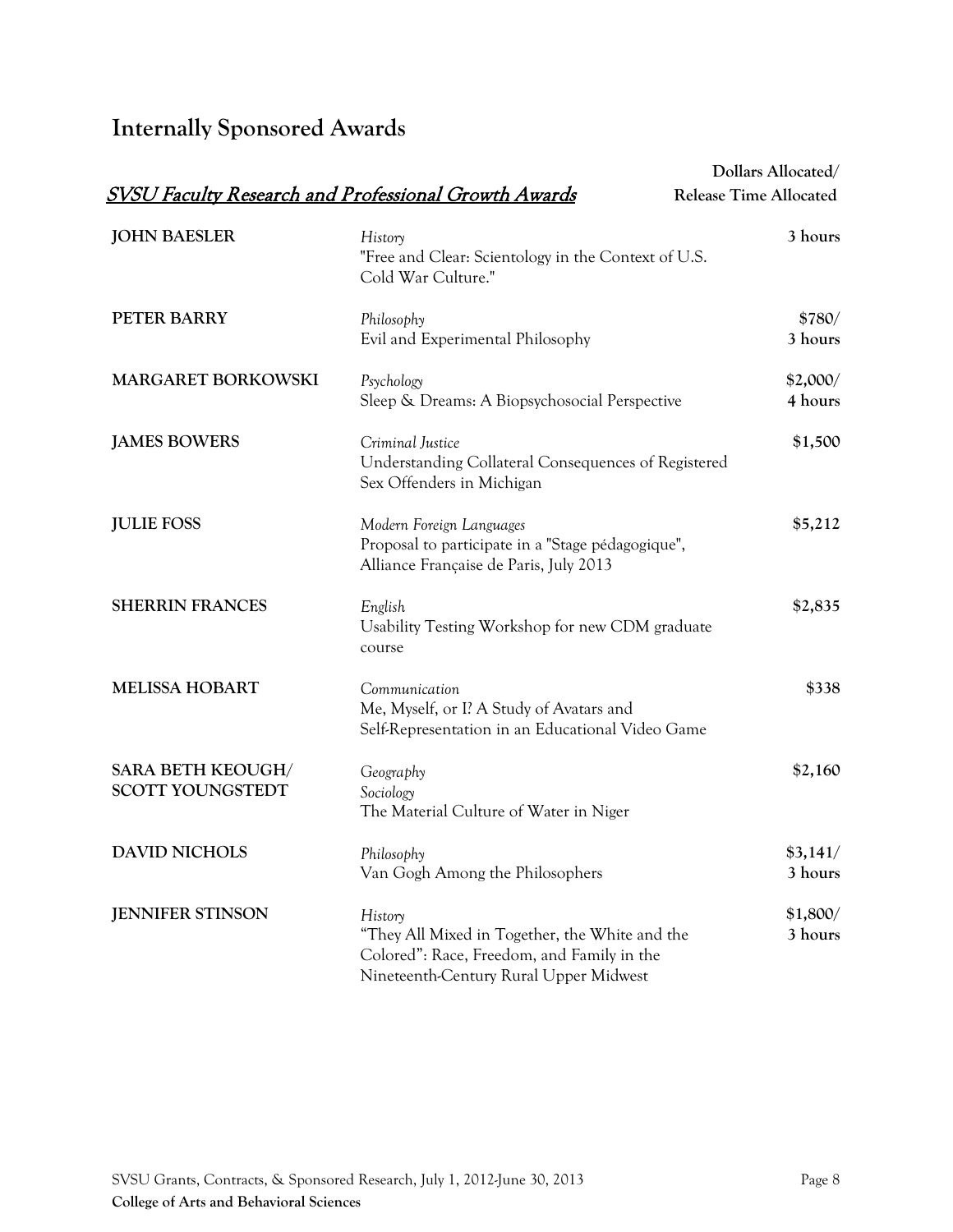### SVSU Foundation Resource Grants

| PETER BARRY                               | Philosophy<br>Student Travel to and Attendance of the 2013<br>Association of Writers and Writing Programs Annual<br>Conference       | \$2,100 |
|-------------------------------------------|--------------------------------------------------------------------------------------------------------------------------------------|---------|
| <b>SHERRIN FRANCES</b>                    | English<br>SVSU Grammar Lab                                                                                                          | \$717   |
| <b>DAWN HINTON</b>                        | Sociology<br>Student Attendance at Michigan Sociology Association                                                                    | \$900   |
|                                           | Social and Environmental Justice                                                                                                     | \$1,500 |
| <b>JULIE KEIL</b>                         | Political Science<br>U.S. Court of Appeals Trip - Law Club                                                                           | \$2,950 |
| <b>DAVID LITTELL</b>                      | University Art Gallery<br>Guerrilla Girls Exhibition                                                                                 | \$6,000 |
| <b>JENNIFER McCULLOUGH</b>                | Communication<br>As Seen On TV - Presentation of Interpersonal<br>Communication and Media                                            | \$660   |
| <b>ANDREW MILLER</b>                      | Geography<br>GPS units for Civic Engagement in Crime Mapping                                                                         | \$6,600 |
| MICHAEL MOSHER/<br><b>DAVID RZESZUTEK</b> | Art/Communications & Multimedia<br>Theatre<br>BAT Project Phase II: Symposium on the City                                            | \$4,297 |
| <b>ERIK TRUMP</b>                         | Political Science<br>Student Travel/Presentation at Popular Culture<br>Association/American Culture Association Annual<br>Conference | \$1,950 |

### Sabbaticals Granted for Research

| <b>SARA BETH KEOUGH</b><br>Geography |                                                     | Winter 2014 |
|--------------------------------------|-----------------------------------------------------|-------------|
|                                      | Material Culture of Water and French Language Study |             |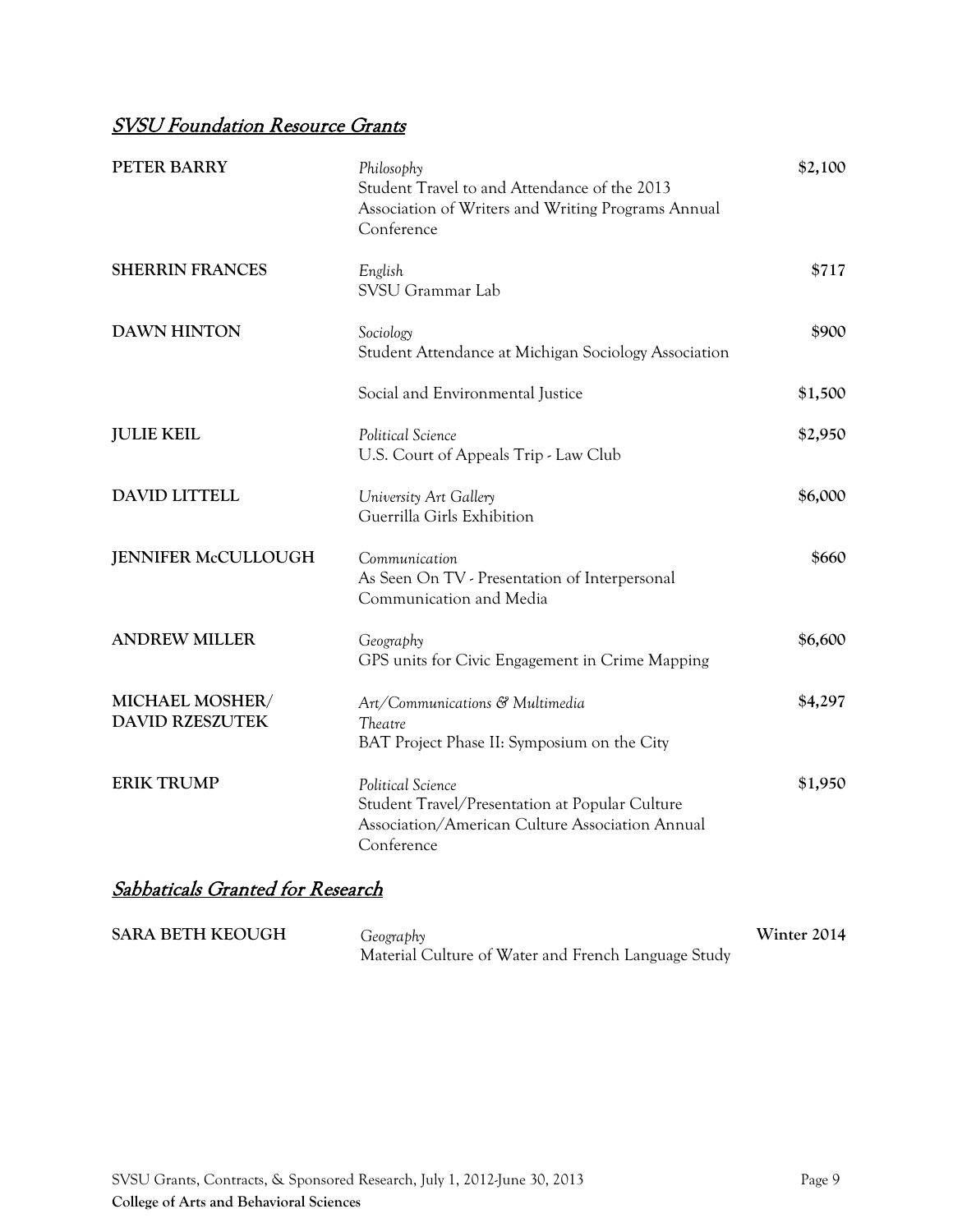| <b>RHETT MOHLER</b> | Geography                                            | \$1,950 |
|---------------------|------------------------------------------------------|---------|
|                     | Using Aerial Photography and Satellite Imagery to    |         |
|                     | Examining Potential Causes of a Low-gradient, Anoxic |         |
|                     | Reach of the North Branch Kawkawlin River            |         |

| <b>SUZANNNE AIKEN</b> | English<br>Public Uses of Rhetorical Silence as Multi-modal and<br><b>Feminist Practice</b>                                                | \$500 |
|-----------------------|--------------------------------------------------------------------------------------------------------------------------------------------|-------|
| <b>SHAUN BANGERT</b>  | Art<br>Censorious!                                                                                                                         | \$500 |
| <b>JAMES BOWERS</b>   | Criminal Justice<br>Examining the Motivation of the White-Collar<br>Criminals through Rational Choice Theory                               | \$542 |
| <b>RUTH COPP</b>      | English<br>Active Reading for College Students: An<br>Interdisciplinary Partnership                                                        | \$200 |
| <b>FENOBIA DALLAS</b> | Rhetoric & Professional Writing<br>Fear of Writing of Writing in Fear?: African American<br><b>Students Navigating Digital Composition</b> | \$182 |
|                       | Color Culture, Language, and Spirituality: Border<br>Crossers Impacting the Complexity of Life                                             | \$500 |
| <b>MONIKA DIX</b>     | Modern Foreign Languages<br>From Loved Mother to Shunned Nun: Potency of a<br>Woman in the "Jojin Ajari no haha no shu"                    | \$500 |
| <b>JESSE DONAHUE</b>  | Political Science<br>Close Encounters of the Reptilian Kind: The Snake in<br>American Culture                                              | \$471 |
| <b>ROBERT DREW</b>    | Communication<br>Branding, Big Data, and the Economy of Song Lyrics                                                                        | \$500 |
| PAMELA EDWARDS-HAM    | Political Science<br><b>Conference Presentation</b>                                                                                        | \$533 |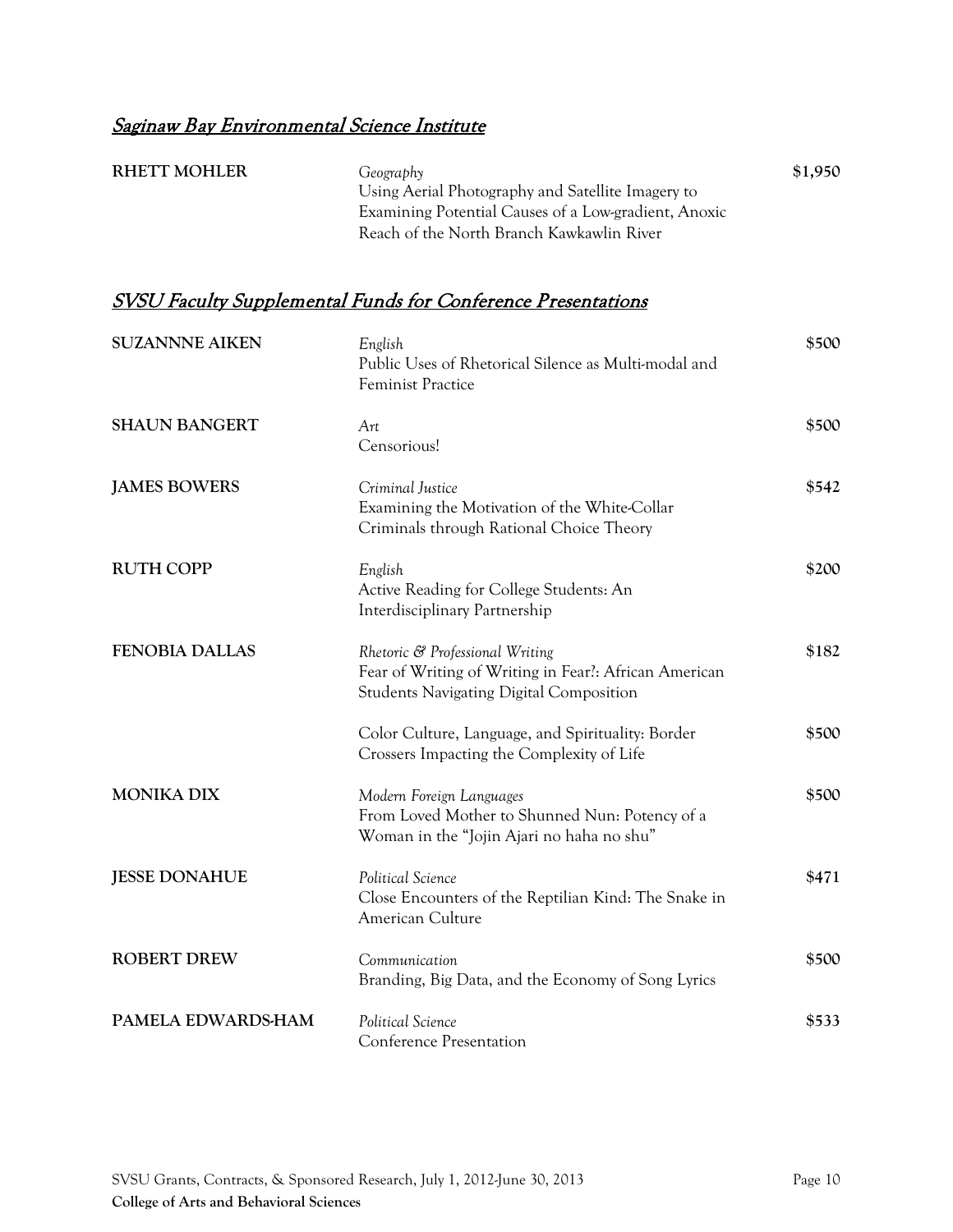| <b>WARREN FINCHER</b>   | Sociology<br>Epistemological Hybridity in South Asian Medicine:<br>How Ayurvedic Practitioners Negotiate Modern and<br>Pre-Modern Scientific Worldviews                                                                  | \$500 |
|-------------------------|--------------------------------------------------------------------------------------------------------------------------------------------------------------------------------------------------------------------------|-------|
| <b>ERIC GARDNER</b>     | Associate Dean of Arts & Behavioral Sciences<br>Word from the Far West: The Black West in the<br>Christian Recorder, 1861-1890                                                                                           | \$500 |
| <b>BRANDON HASKETT</b>  | Music<br>The Steel Band an Integrated part of the School's<br>Music Curriculum: The Desert Winds Steel Band<br>Program and Starting a University/School Steel Band:<br>An Examination of Teaching Methods and Repertoire | \$550 |
|                         | Steelpan Directors Roundtable                                                                                                                                                                                            | \$370 |
|                         | The Attitudes of U.S. K-12 and Collegiate Steel Band<br>Directors Regarding Curriculum and Pedagogy                                                                                                                      | \$626 |
| PHYLLIS HASTINGS        | English<br>Making Meaning of Stories: Guiding College Students'<br>Encounters with "The Big Shaggy"                                                                                                                      | \$500 |
|                         | Be(com)ing Human in a Hostile World: A Literary<br>Experience for Prison Inmates                                                                                                                                         | \$500 |
| <b>JOSEPH JAKSA</b>     | Criminal Justice<br>Examining the Motivation of White-Collar Criminals<br>through Rational Choice Theory                                                                                                                 | \$340 |
| <b>JOHN KACZYNSKI</b>   | Political Science<br>Achieving Economic Prosperity with Diminished<br>Capacity in Public Sector                                                                                                                          | \$500 |
| <b>SARA BETH KEOUGH</b> | Geography<br><b>Editing Material Culture Journal</b>                                                                                                                                                                     | \$500 |
|                         | Teaching Topically: An Alternative Approach to<br>Teaching U.S. and Canada Courses                                                                                                                                       | \$500 |
| NATALIA KNOBLOCK        | English<br>Frame Semantics and the Presidential Debates                                                                                                                                                                  | \$700 |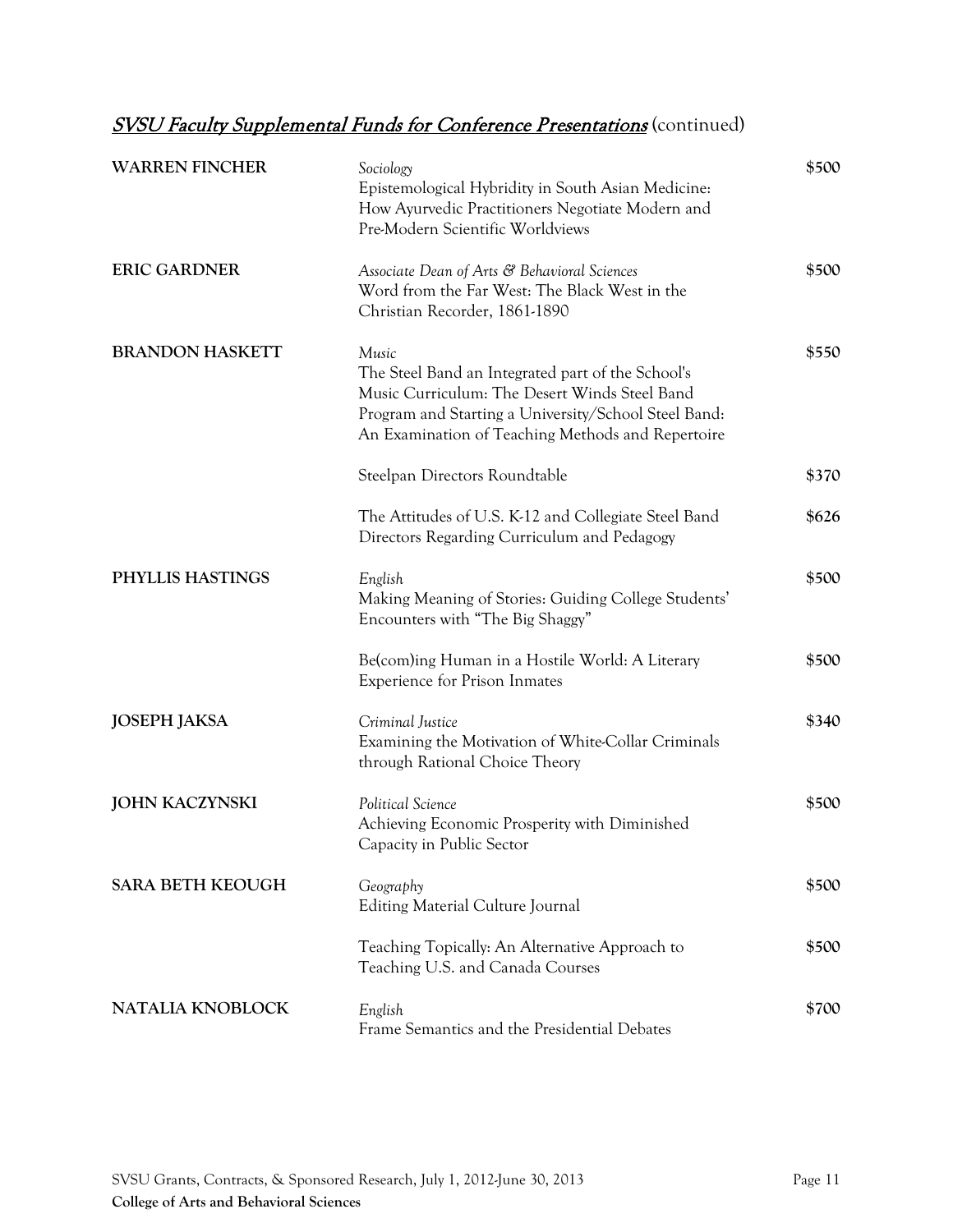| <b>MATTHEW MARGRES</b>     | Psychology<br>Teaching Behavior Modification: Common<br>Approaches and Formats                                                                   | \$358 |
|----------------------------|--------------------------------------------------------------------------------------------------------------------------------------------------|-------|
| <b>NAMEETA MATHUR</b>      | History<br>East-West-East: Understanding Foreign Relations<br>between India and Poland during the Cold War                                       | \$500 |
| <b>JENNIFER McCULLOUGH</b> | Communication<br>Identifying and Testing Achievement-related<br>Celebratory Support Message Features and Teaching<br>Meditation in the Classroom | \$500 |
|                            | As Seen on T.V.: An Investigation of Gottman's<br>'Magic' Ratio for Romantic Couples Portrayed on<br><b>Television Sitcoms</b>                   | \$500 |
| <b>MIKE MOSHER</b>         | Art/Communication & Multimedia<br>Detroit Contradictions: Jon Onye Lockard of Michigan                                                           | \$310 |
| PAUL MUNN                  | English<br>Puissance and Jouissance in Recent Poems of John<br>Ashbery                                                                           | \$500 |
| <b>THOMAS RENNA</b>        | History<br>Papal and Imperial Polemics: How the Germans<br>Preempted the Vocabulary of the Popes                                                 | \$500 |
| <b>RICHARD ROBERTS</b>     | Theatre<br>Festival Administration Travel                                                                                                        | \$528 |
| <b>RUTH SAWYERS</b>        | English<br>Active Reading for College Students:<br>An Interdsciplinary Partnership                                                               | \$354 |
| <b>STEVE SHERLOCK</b>      | Sociology<br>The Image as Utterance: Art Practice and the<br>Reporting of Cultural Values                                                        | \$500 |
| <b>ROSS SINGER</b>         | Communication<br>Possibilizing the Future: Visions from the 2012 U.S.<br>Presidential Campaign                                                   | \$500 |
| <b>JAMES SULLIVAN</b>      | English<br>Pub Crawl in Ulysses                                                                                                                  | \$500 |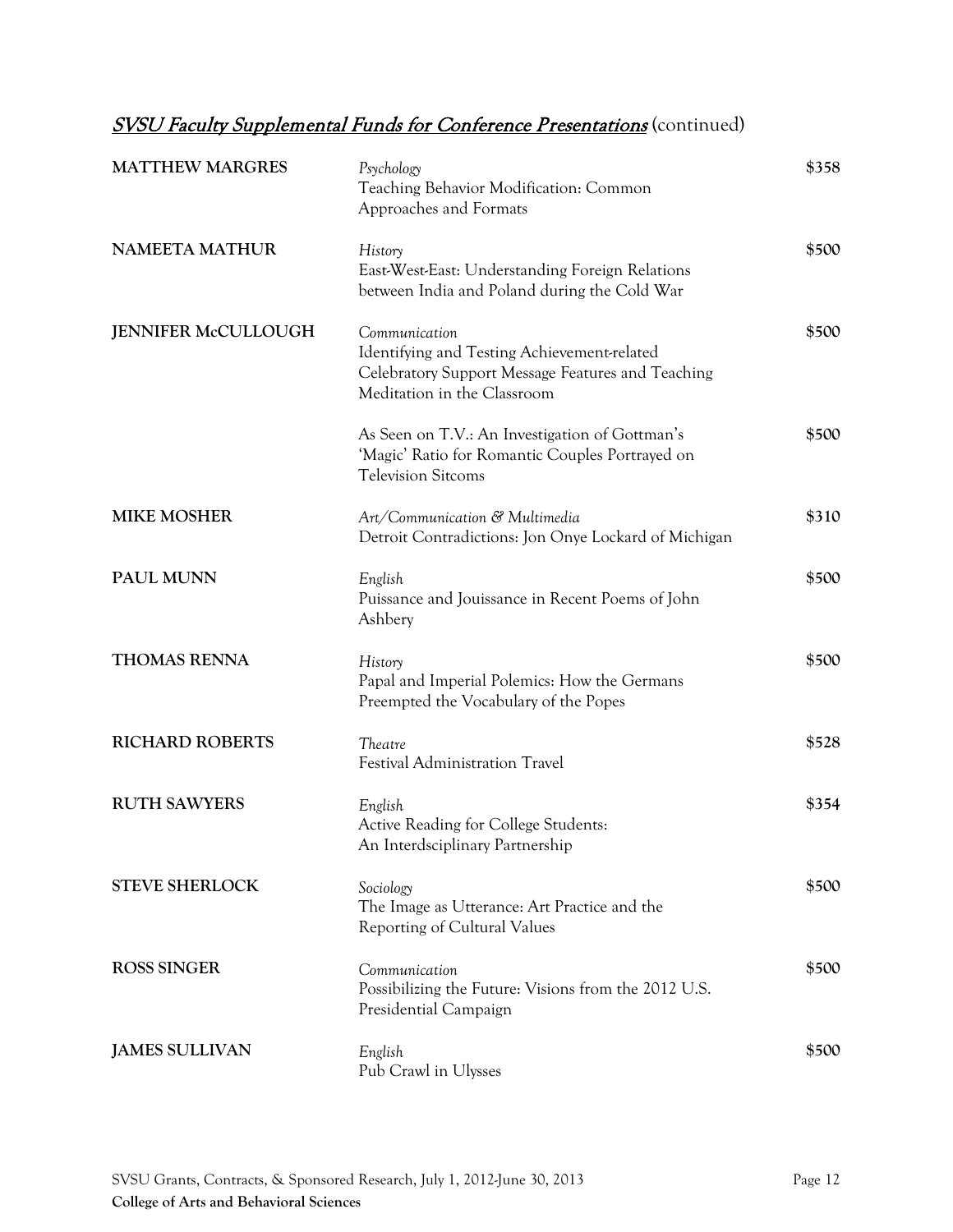| <b>JAMES SULLIVAN</b>   | What Can Textual Variance Offer Translation Studies<br>II; A Revised Account        | \$600 |
|-------------------------|-------------------------------------------------------------------------------------|-------|
| <b>BRIAN THOMAS</b>     | Sociology<br><b>IMPACT National Conference</b>                                      | \$443 |
| DANIEL VILLAIRE         | English<br>Active Reading for College Students: An<br>Interdisciplinary Partnership | \$232 |
| <b>SCOTT YOUNGSTEDT</b> | Sociology<br>New Year's Eve in the Sahel                                            | \$500 |
|                         | Public Performance, Media and Representing Culture<br>in African Contexts           | \$290 |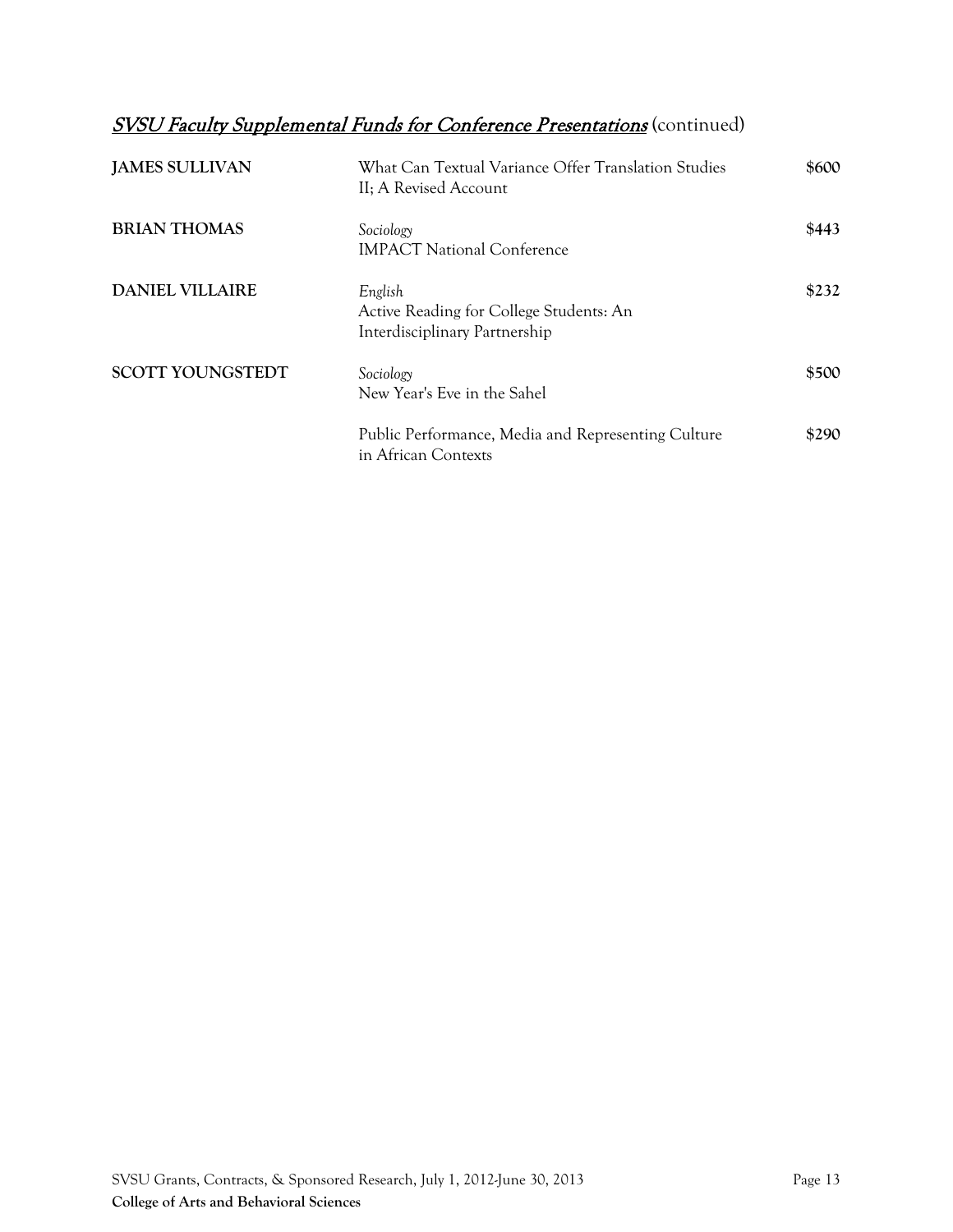# **COLLEGE OF BUSINESS AND MANAGEMENT**

| <b>Externally Sponsored Awards</b>                              |                                                                                                                                                                                                                                                                                                   |                                                          |
|-----------------------------------------------------------------|---------------------------------------------------------------------------------------------------------------------------------------------------------------------------------------------------------------------------------------------------------------------------------------------------|----------------------------------------------------------|
| Grants, Contracts, and Appropriations                           |                                                                                                                                                                                                                                                                                                   |                                                          |
| JOSEPH AFFHOLTER<br>Farm/Ag Entrepreneur Academy: Pilot Program |                                                                                                                                                                                                                                                                                                   | Dow Entrepreneur-In-Residence                            |
| <b>GARY CLARK</b>                                               | Eight client-financed projects to give marketing students real-world experience<br>Air Advantage, Clark Computer Help, Coffee Beanery, Crimestoppers, K & M Distributors: Saginaw, Life & Health<br>Benefits Solutions, Saginaw County Youth Protection Council, and Your Healthy Balance\$19,100 | Management and Marketing                                 |
| JOSEPH OFORI-DANKWA                                             | Reuben Daniels Summer Mathematics Opportunities (SuMO) Camp 2012<br>Reuben Daniels Summer Mathematics Opportunities (SuMO) Camp 2013                                                                                                                                                              | The Harvey Randall Wickes Chair in International Studies |
| <b>HONG PARK</b>                                                | A Study on Structuration of Knowledge Creation and Agent (Year 1 of 3)                                                                                                                                                                                                                            | Economics                                                |
| Total Amount FY 2013                                            |                                                                                                                                                                                                                                                                                                   | \$131,712                                                |
| Internally Sponsored Awards                                     | <b>SVSU Faculty Research and Professional Growth Awards</b>                                                                                                                                                                                                                                       | Dollars Allocated/<br><b>Release Time Allocated</b>      |
| <b>MAZEN JABER</b>                                              | Marketing<br>Are .99 price endings still an effective way to influence<br>purchasing behavior and drive sales?                                                                                                                                                                                    | 4 hours                                                  |
| WEIWEI LIU                                                      | Economics<br>The Effects of the Gasoline Tax and Fuel Efficiency<br>Standards on Gasoline Consumption and Carbon<br>Emissions                                                                                                                                                                     | 4 hours                                                  |

**KAUSTAV MISRA** *Economics* The effects of Divorce/Separation on students' academic performance and health **4 hours**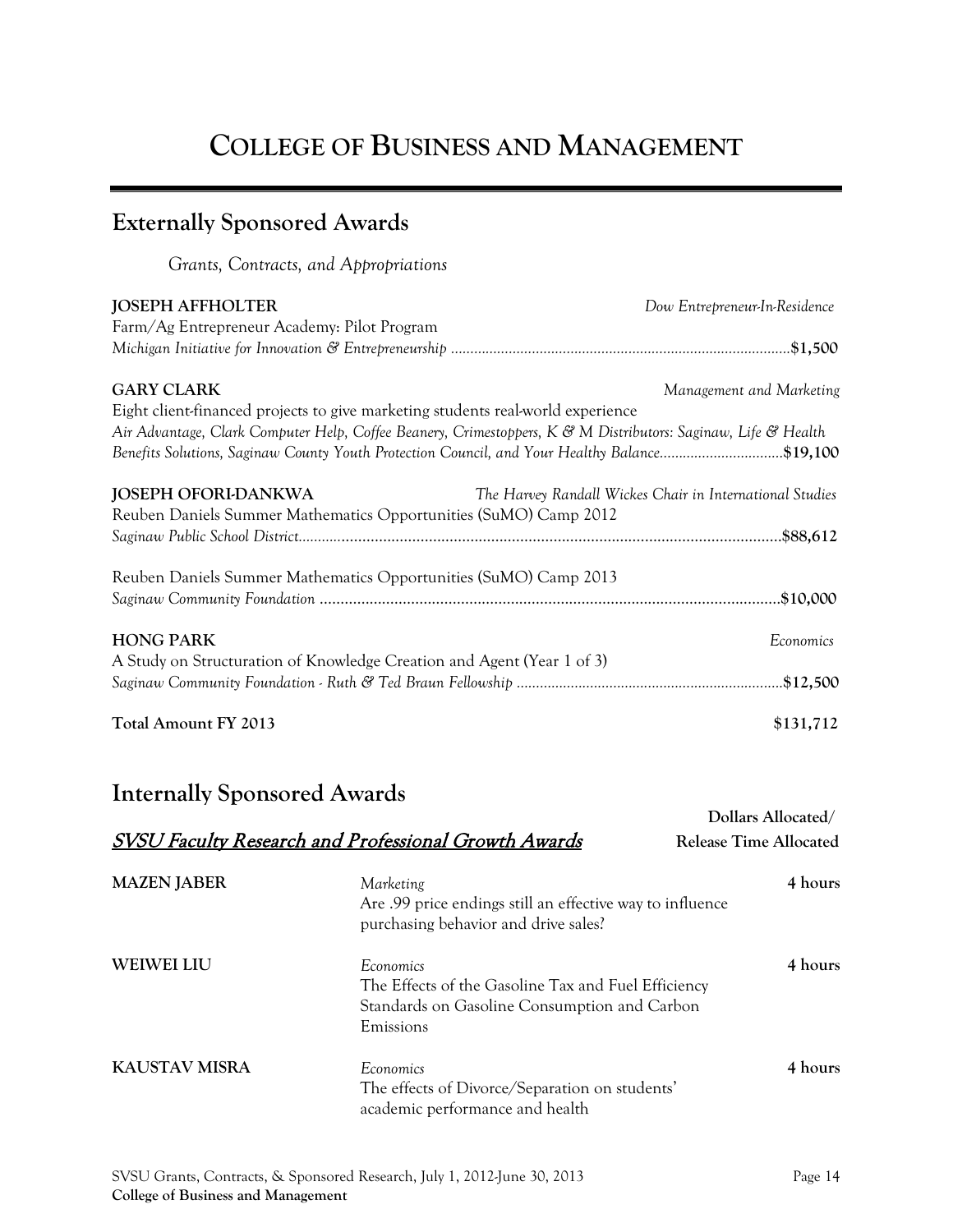| <b>SHIVASHARAN</b>  | Management and Marketing                      | 4 hours |
|---------------------|-----------------------------------------------|---------|
| <b>NADAVULAKERE</b> | The Impact of Reputational Resources on Event |         |
|                     | Performance in International Film Festivals   |         |

### Family Business Research Grant

| <b>MAZEN JABER/</b>      | College of Business                            | \$13,740 |
|--------------------------|------------------------------------------------|----------|
| <b>ANTHONY BOWRIN/</b>   | Research on the Internationalization of Family |          |
| <b>MARK POTTS/</b>       | <b>Businesses</b>                              |          |
| <b>JOSEPH AFFHOLTER/</b> |                                                |          |
| <b>GEORGE PUIA</b>       |                                                |          |

#### SVSU Faculty Supplement Funds for Conference Presentations

| <b>KYLIE GOGGINS</b>                      | Economics<br>An Integrative Approach to Knowledge and<br>Competency Creation in Family Firms                                                                                                                             | \$875 |
|-------------------------------------------|--------------------------------------------------------------------------------------------------------------------------------------------------------------------------------------------------------------------------|-------|
| <b>WEIWEI LIU</b>                         | Economics<br>A Gasoline Tax of Fuel Efficiency Standards? A<br>Heterogeneous Household Gasoline Demand Analysis                                                                                                          | \$500 |
| <b>YU LIU</b>                             | Management and Marketing<br>An Empirical Investigation on the Impact of IT<br>organizational Arrangements on Firm Performance                                                                                            | \$500 |
| <b>MARK McCARTNEY</b>                     | Accounting<br>The Effect of Marketing Materials and Visual Stimuli<br>on Perceptions of Users of Annual Reports: A<br>Persuasion Perspective and Evaluating a Fee Structure<br>for a Not-for-Profit Community Foundation | \$600 |
| <b>KAUSTAV MISRA</b>                      | Economics<br>The Self Realization Theory: Academic Achievement<br>Gap and Student's Loan Default                                                                                                                         | \$500 |
|                                           | Conflict and Socioemotional Wealth (SEW) in Family<br>Firms: Another Perspective                                                                                                                                         | \$875 |
| <b>SHIVASHARAN</b><br><b>NADAVULAKERE</b> | Economics<br>The Impact of Reputational Resources on Event<br>Performance in International Film Festivals                                                                                                                | \$341 |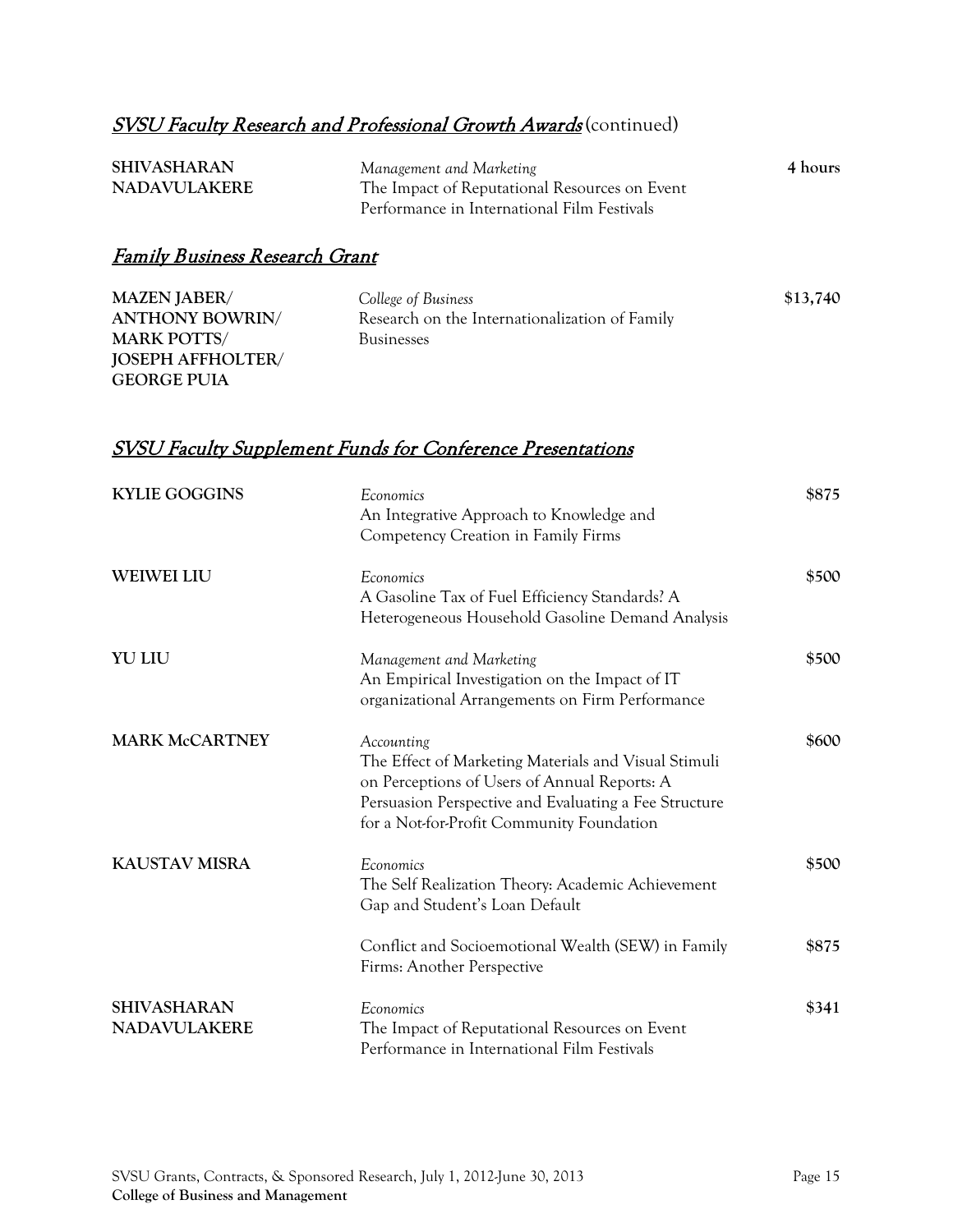| <b>HONG PARK</b>       | Economics<br>An Integrative Approach to Knowledge and<br>Competence Creation in Family Firms                 | \$500   |
|------------------------|--------------------------------------------------------------------------------------------------------------|---------|
|                        | Family Firms' Dynamic Capabilities and Performances                                                          | \$875   |
| <b>SURRENDER REDDY</b> | Management and Marketing<br>Conflict and Socioemotional Wealth (SEW) in Family<br>Firms: Another Perspective | \$875   |
| <b>DANILO SIRIAS</b>   | Management and Marketing<br>A Process to Build Strategy and Tactic Trees Using a<br><b>SWOT Analysis</b>     | \$1,000 |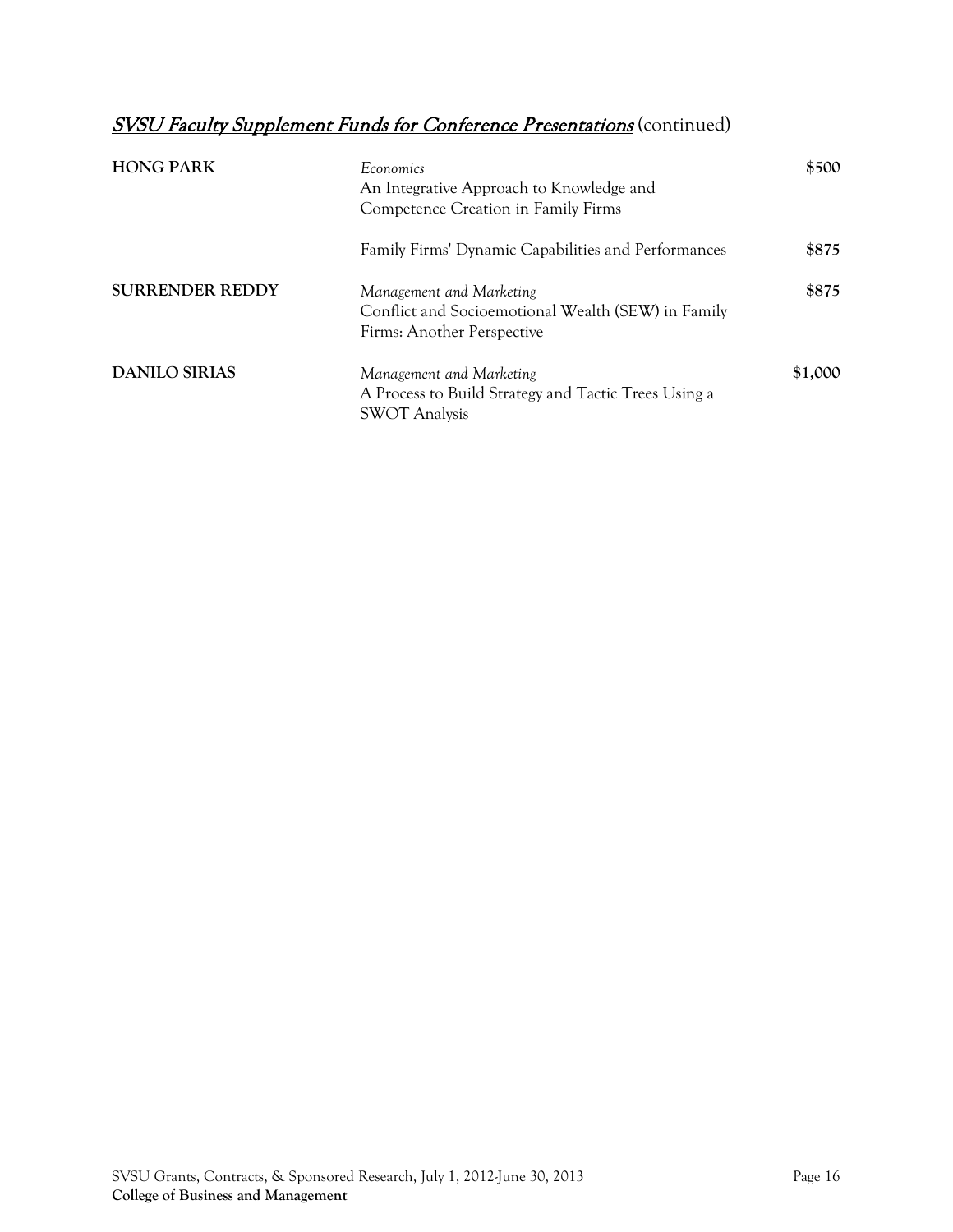# **COLLEGE OF EDUCATION**

## **Externally Sponsored Awards**

*Grants, Contracts, and Appropriations*

| <b>TAMARA BARRIENTOS</b><br>2012-2013 Mathematics and Science Center                                              | Math Science Center                              |
|-------------------------------------------------------------------------------------------------------------------|--------------------------------------------------|
|                                                                                                                   |                                                  |
| A.H. Nickless Innovation Award Program - Spirit of Innovation                                                     |                                                  |
| Science and Mathematics Misconception Management (SaM3) 2012-2013                                                 |                                                  |
| STEM Hub Grants 2013                                                                                              |                                                  |
| Supporting the Implementation of Intel® Math (SI2M) (Year 2 of 3)                                                 |                                                  |
| TARDEC - SVSU                                                                                                     |                                                  |
| <b>DOROTHY MILLAR</b><br>Age of Majority: Maximizing Autonomy of Young Adults Who Have Disabilities (Year 3 of 3) | Teacher Education - Elementary/Special Education |
| <b>GRETCHEN OWOCKI</b><br><b>Literacy Center Tutoring Services</b>                                                | Teacher Education - Elementary/Special Education |
| <b>Total Amount Awarded FY 2013</b>                                                                               | \$1,145,779                                      |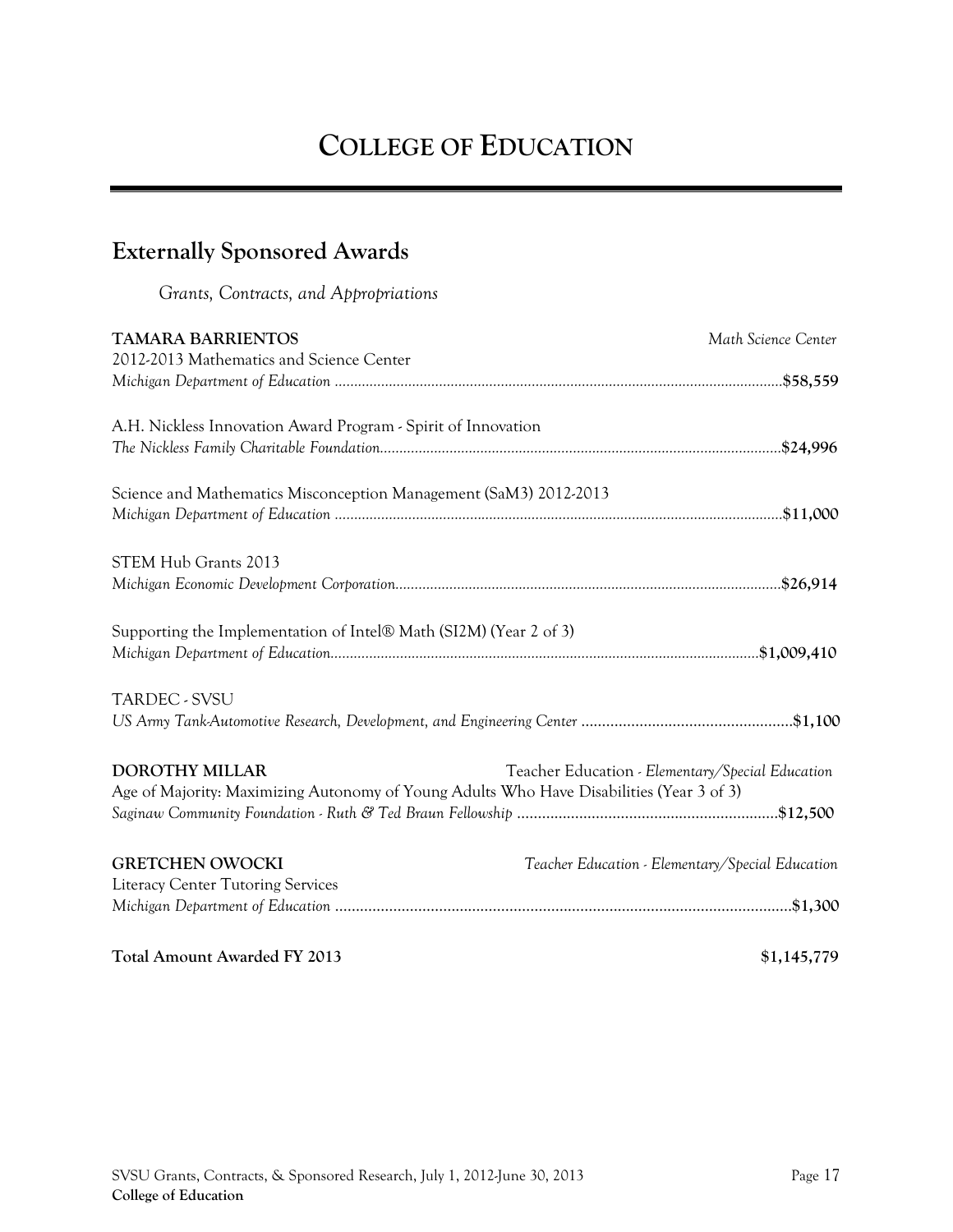### **Internally Sponsored Awards**

#### **College of Education Research Award**

| <b>VETTA VRATULIS</b> | Teacher Education - Elementary/Special Education     | \$1,858 |
|-----------------------|------------------------------------------------------|---------|
|                       | Action Research as a Model for Literacy Intervention |         |
|                       | in K-12 Schools                                      |         |

### SVSU Foundation Resource Grants

| <b>VETTA VRATULIS</b> | Teacher Education - Elementary/Special Education | \$2,220 |
|-----------------------|--------------------------------------------------|---------|
|                       | Supporting TALL Leaders!                         |         |

### Sabbaticals Granted for Research

| <b>CARRIE SORENSEN</b> | Teacher Education - Elementary/Special Education | Winter 2014 |
|------------------------|--------------------------------------------------|-------------|
|                        | Research and Writing Children's Fiction from My  |             |
|                        | Family's History                                 |             |

| <b>DAVID CLINE</b>    | Teacher Education - Elementary/Special Education<br>Redesigning Elementary Teacher Education:<br>Challenges of Leaving the Box                                 | \$440 |
|-----------------------|----------------------------------------------------------------------------------------------------------------------------------------------------------------|-------|
| <b>SUSAN HILLMAN</b>  | Teacher Education - Elementary/Special Education<br>Renew Yourself by Teaching Math in Another Country                                                         | \$500 |
| <b>DEBRA LIVELY</b>   | Teacher Education – Elementary/Special Education<br>An Itinerant Teacher/Home Visitor's Dilemma How<br>Do I Avoid Common Pitfalls When Delivering<br>Services? | \$500 |
| <b>DOROTHY MILLAR</b> | Teacher Education - Elementary/Special Education<br>Ensuring Autonomy: Implementing and Evaluating<br>Guardianship Alternatives by Using the GAAT              | \$204 |
|                       | Considerations Regarding: Age of Majority, Rights<br>Transfer, Guardianship, and Alternatives                                                                  | \$823 |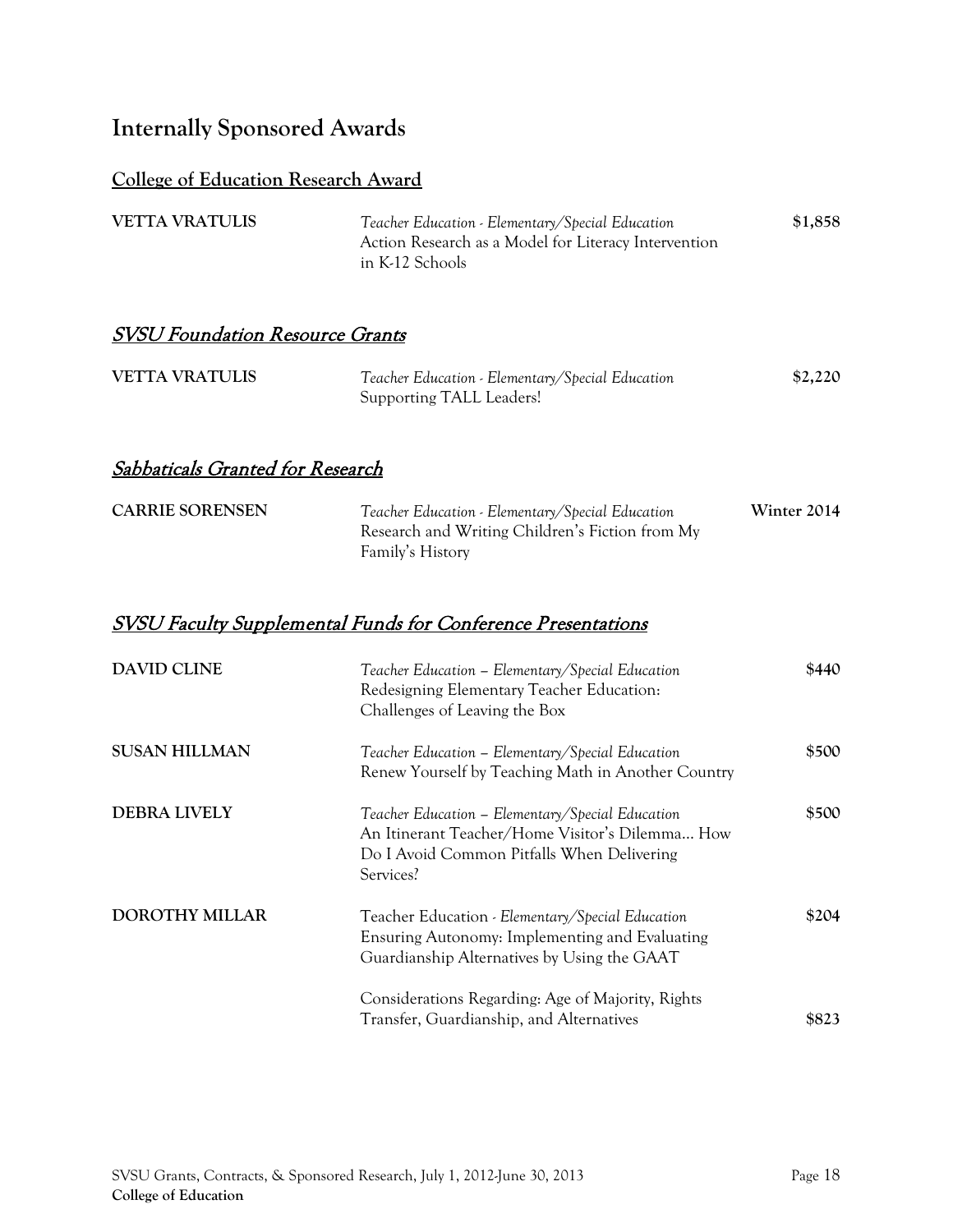| <b>DEBORAH SMITH</b>    | Teacher Education - Middle/Secondary Education<br>Close and Critical Reading: A High-Impact Strategy for<br>Reading and Understanding Theory            | \$500 |
|-------------------------|---------------------------------------------------------------------------------------------------------------------------------------------------------|-------|
|                         | This Learning Activity Actually Works - Best Practices<br>for Engaging Undergraduates                                                                   | \$171 |
| <b>ERVIN SPARAPANI</b>  | Teacher Education - Middle/Secondary Education<br>Technology in Mathematics and Science: Comparing<br>Instructional Use in the United States and Taiwan | \$500 |
| <b>GARDNER UMBARGER</b> | Teacher Education - Elementary/Special Education<br>A Critical Examination of School Immunization<br><b>Exemption Laws</b>                              | \$282 |
|                         | Evidence-Based Practices for Students with Intellectual<br>Disability and Autism Spectrum Disorders                                                     | \$500 |
|                         | Evidence-Based Practices for Students with Intellectual<br>Disability and Autism Spectrum Disorders                                                     | \$300 |
| <b>VETTA VRATULIS</b>   | Teacher Education - Elementary/Special Education<br>TPCK: Developing Student Content Area Knowledge<br>with Digital Texts                               | \$568 |
|                         | An Exploration of Digital Technologies in Teacher<br><b>Education: TPCK Framework</b>                                                                   | \$500 |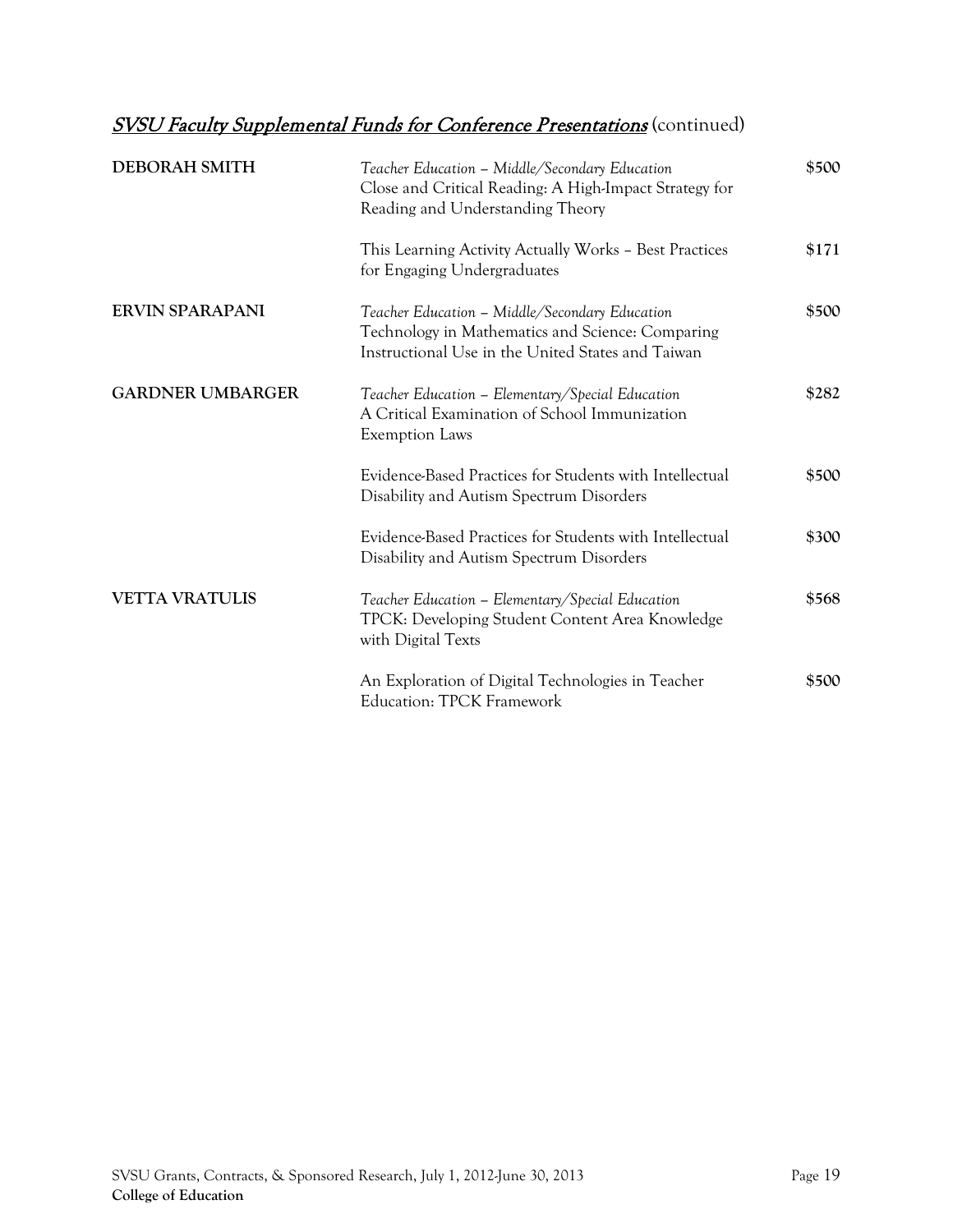# **CRYSTAL M. LANGE COLLEGE OF HEALTH AND HUMAN SERVICES**

## **Externally Sponsored Awards**

*Grants, Contracts, and Appropriations*

| <b>JENNIFER BRIDGES</b>                                                               | Kinesiology                |
|---------------------------------------------------------------------------------------|----------------------------|
| Motor Development Day                                                                 |                            |
|                                                                                       |                            |
| <b>VANESSA BROOKS HERD</b>                                                            | Social Work                |
| Living Skills for Foster Youth Students at SVSU (Year 1 of 3)                         |                            |
|                                                                                       |                            |
| <b>SALLY DECKER</b>                                                                   | Nursing                    |
| Nurse Scholarship Program 2012-2013                                                   |                            |
|                                                                                       |                            |
| <b>MARK GIESLER</b>                                                                   | Social Work                |
| Identifying Professional Support Needs of LGBT Preservice Social Workers and Teachers |                            |
|                                                                                       |                            |
| JEREMY KNOUS / REBECCA SCHLAFF                                                        | Kinesiology                |
| Spartners for Heart Health Project                                                    |                            |
|                                                                                       |                            |
| <b>JOSHUA ODE</b>                                                                     | Assistant Dean/Kinesiology |
| Great Lakes Bay Region (GLBR) Center for Worksite Health and Wellness                 |                            |
|                                                                                       |                            |
| <b>Total Amount Awarded FY 2013</b>                                                   | \$100,909                  |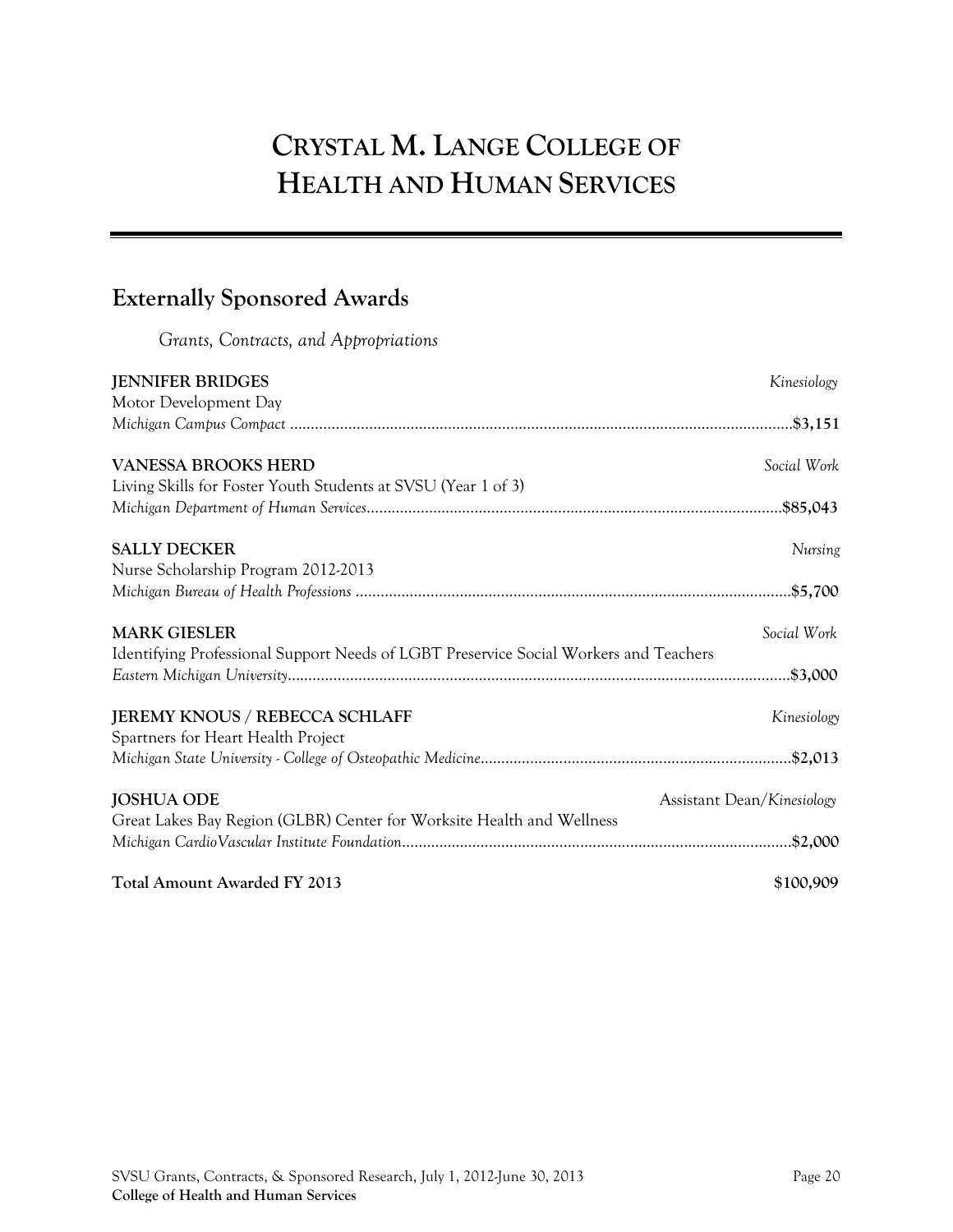## **Internally Sponsored Awards**

|                                                                |                                                                                                                                    | Dollars Allocated/            |
|----------------------------------------------------------------|------------------------------------------------------------------------------------------------------------------------------------|-------------------------------|
|                                                                | <b>SVSU Faculty Research and Professional Growth Awards</b>                                                                        | <b>Release Time Allocated</b> |
| <b>DAVID BERRY</b>                                             | Kinesiology<br>Kinesio Taping® Practitioner Certificate                                                                            | \$3,656                       |
|                                                                | <b>SVSU Faculty Research and Professional Growth Awards</b> (continued)                                                            |                               |
| <b>KAY CASTILLO</b>                                            | Health Sciences<br>Immunodiagnostics and Clinical Flow Cytometry Certificate<br>Program                                            | \$7,767                       |
| <b>MARK GIESLER</b>                                            | Social Work<br>The Experiences of Male Social Work Students in the BSW<br>Program: A National Survey                               | \$1,736                       |
| <b>REBECCA SCHLAFF</b>                                         | Kinesiology<br>Group Physical Activity Participation During Pregnancy                                                              | \$6,000                       |
| <b>SVSU Foundation Resource Grants</b>                         |                                                                                                                                    |                               |
| <b>KAY CASTILLO</b>                                            | Health Sciences<br>Student Travel/Attendance for the 2013 American<br>Association for Clinical Laboratory Science State Conference | \$2,862                       |
| <b>VANESSA BROOKS</b><br>HERD/<br><b>MICHAEL HERON</b>         | Social Work<br>2013 Michigan Teen Conference                                                                                       | \$665                         |
| <b>CATHERINE</b><br><b>MACOMBER</b>                            | Social Work<br>Student Travel/Participation in Legislative Education and<br>Advocacy Day                                           | \$1,636                       |
| <b>LUCY MERCIER</b>                                            | Social Work<br>Student Attendance and Participation at the Midwest Bisexual<br>Gay Lesbian Transgender Ally College Conference     | \$705                         |
| <b>JEAN PRAST/</b><br><b>ELLEN HERLACHE-</b><br><b>PRETZER</b> | Occupational Therapy<br>Student Participation in Midwest Deans' Occupational<br>Therapy Research Conference                        | \$2,990                       |
| <b>REBECCA SCHLAFF</b>                                         | Kinesiology<br>Student Attendance at the 2013 Annual Conference of the<br>American College of Sports Medicine                      | \$3,950                       |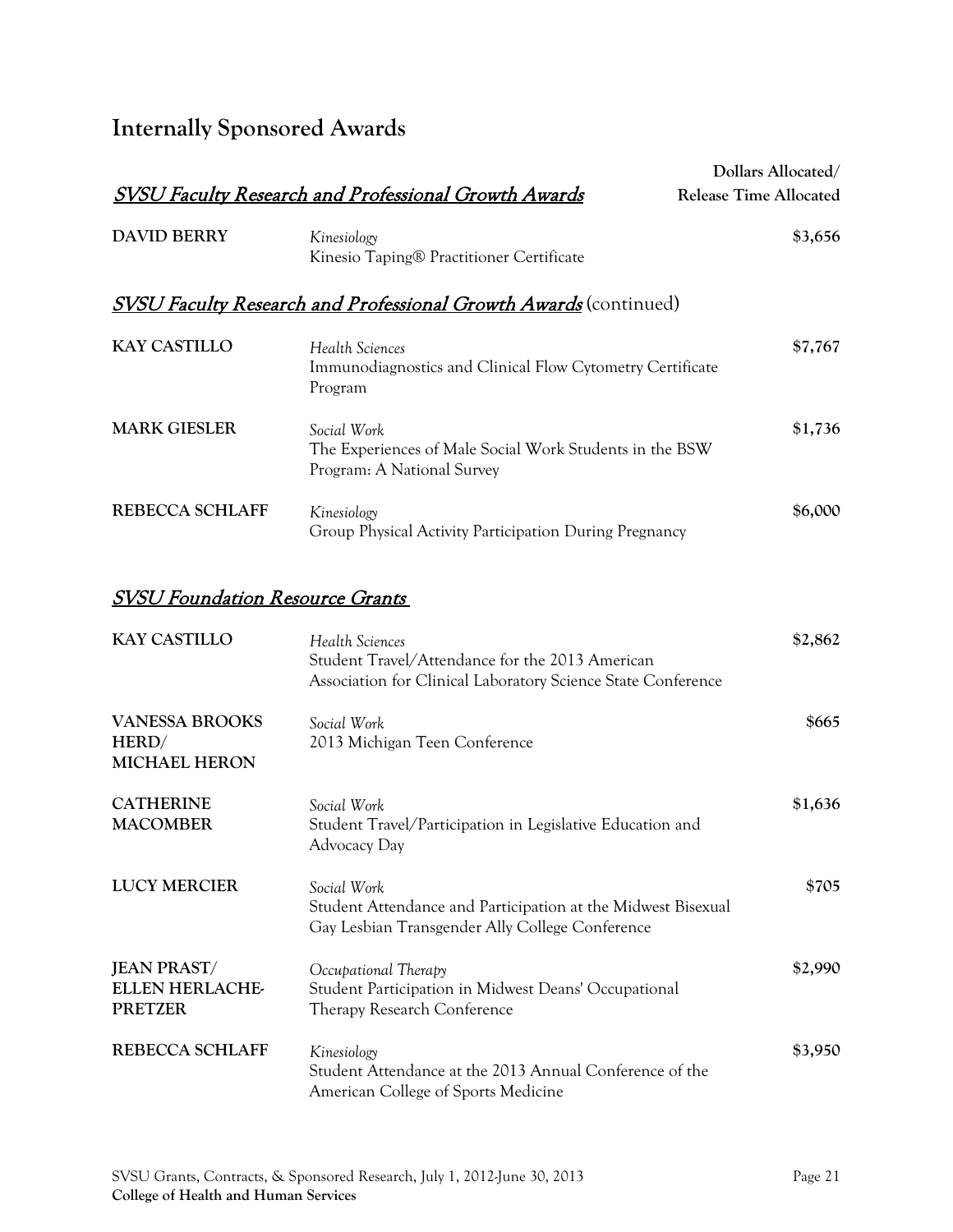### Allen Foundation Research Award

| <b>DAVID BERRY</b>      | Kinesiology<br>Emergency Preparedness of Certified Athletic Trainers<br>and Ice Hockey Venues in the Great Lakes Bay Region | \$3,681 |
|-------------------------|-----------------------------------------------------------------------------------------------------------------------------|---------|
| <b>SHANNON McMORROW</b> | Health Sciences<br>Assessment of Barriers and Assets to Healthy Eating by<br>Youth in Saginaw Using Photovoice              | \$4,976 |
| <b>JOSHUA ODE</b>       | Assistant Dean/Kinesiology<br>The Perceptions of Community Health Factors in the<br>Cathedral District of Saginaw           | \$4,990 |

| <b>DAVID BERRY</b>                   | Kinesiology<br>Board of Certification Approved Provider Category A Course<br>Offerings: Results of a Cross-Sectional Observational Study | \$500 |
|--------------------------------------|------------------------------------------------------------------------------------------------------------------------------------------|-------|
|                                      | Aquatic and Land-Based Plyometric Ground Contact Time<br>Does Not Differ                                                                 | \$500 |
|                                      | If Direct Pressure Fails: Evidence for the Use of Tourniquets<br>and Topical Hemostatic Agents for Controlling External<br>Bleeding      | \$500 |
| <b>VANESSA BROOKS</b><br><b>HERD</b> | Social Work<br>Context Diversity: A Model for Transforming Program<br>Culture                                                            | \$500 |
| <b>LIAT GAFNI-LACHTER</b>            | Occupational Therapy<br>Peer Mentoring in Graduate School: Impacts on Leadership<br>and Interpersonal Communication Skills Development   | \$500 |
| <b>MARK GIESLER</b>                  | Social Work<br>From Spectator to Actor: Theatre of the Oppressed in Macro<br><b>Practice Courses</b>                                     | \$500 |
| EDWARD C. JONES                      | Social Work<br>Council on Social Work Education Annual Program Meeting                                                                   | \$500 |
| <b>JEREMY KNOUS</b>                  | Kinesiology<br>Accuracy of Body Mass Index and Waist Circumference as a<br>Measurement of Overfat in Volunteer Firefighters              | \$678 |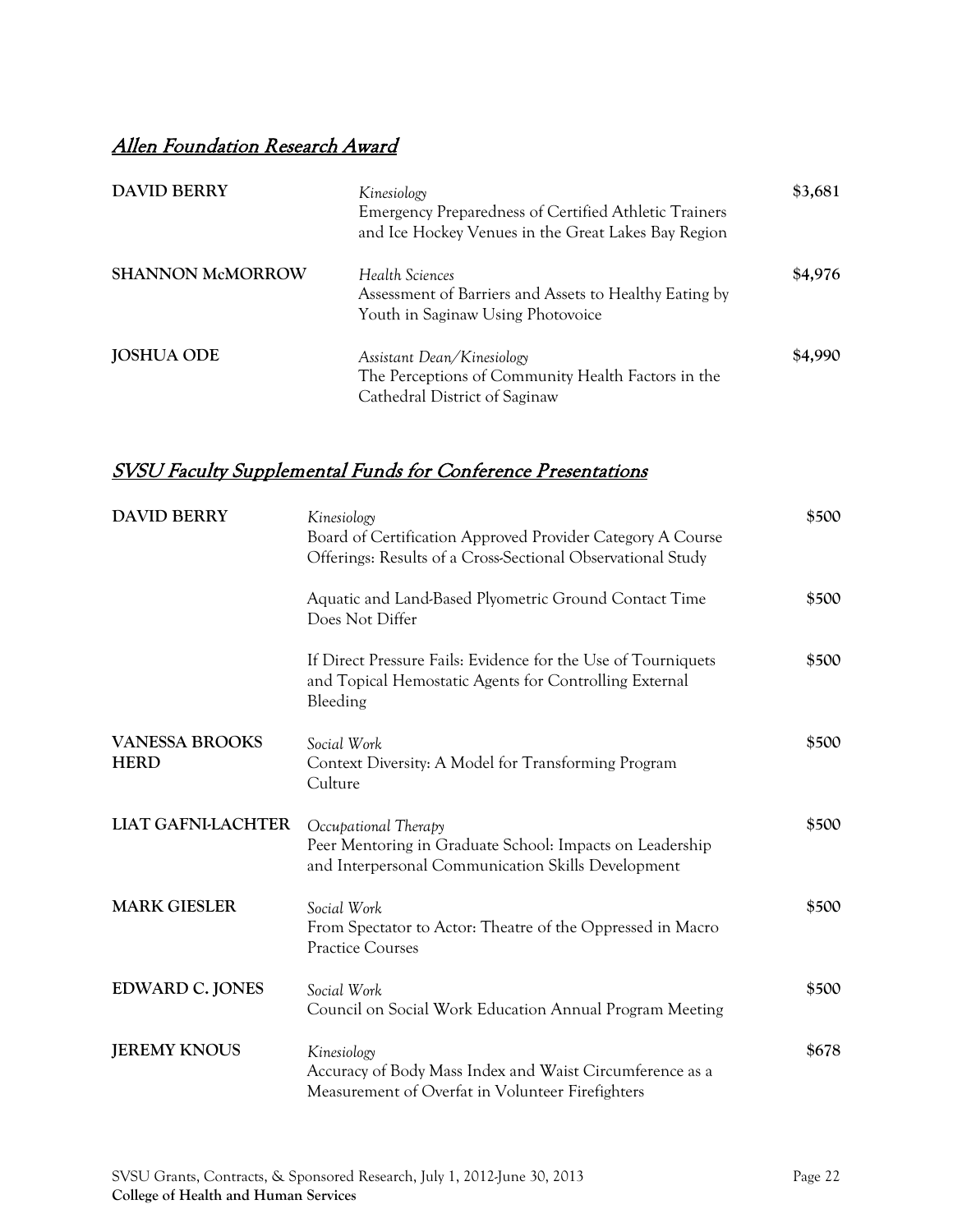| <b>SHANNON</b><br><b>McMORROW</b> | Health Sciences<br>Coverage and Representation of Condoms in Conjunction<br>with HIV/AIDS in the Kenyan Daily Nation Newspaper from<br>1989-2003: A Qualitative Content Analysis to Inform Health<br>Promotion | \$500 |
|-----------------------------------|----------------------------------------------------------------------------------------------------------------------------------------------------------------------------------------------------------------|-------|
| <b>JOSHUA ODE</b>                 | Assistant Dean/Kinesiology<br>Examining Pedometer Step Counts in Asian-Indian<br>Adolescent Girls                                                                                                              | \$515 |
| REBECCA SCHLAFF                   | Kinesiology<br>Gestational Weight Gain and Pregnancy Leisure-time Physical<br>Activity in Relation to Prepregnancy Body Size                                                                                   | \$605 |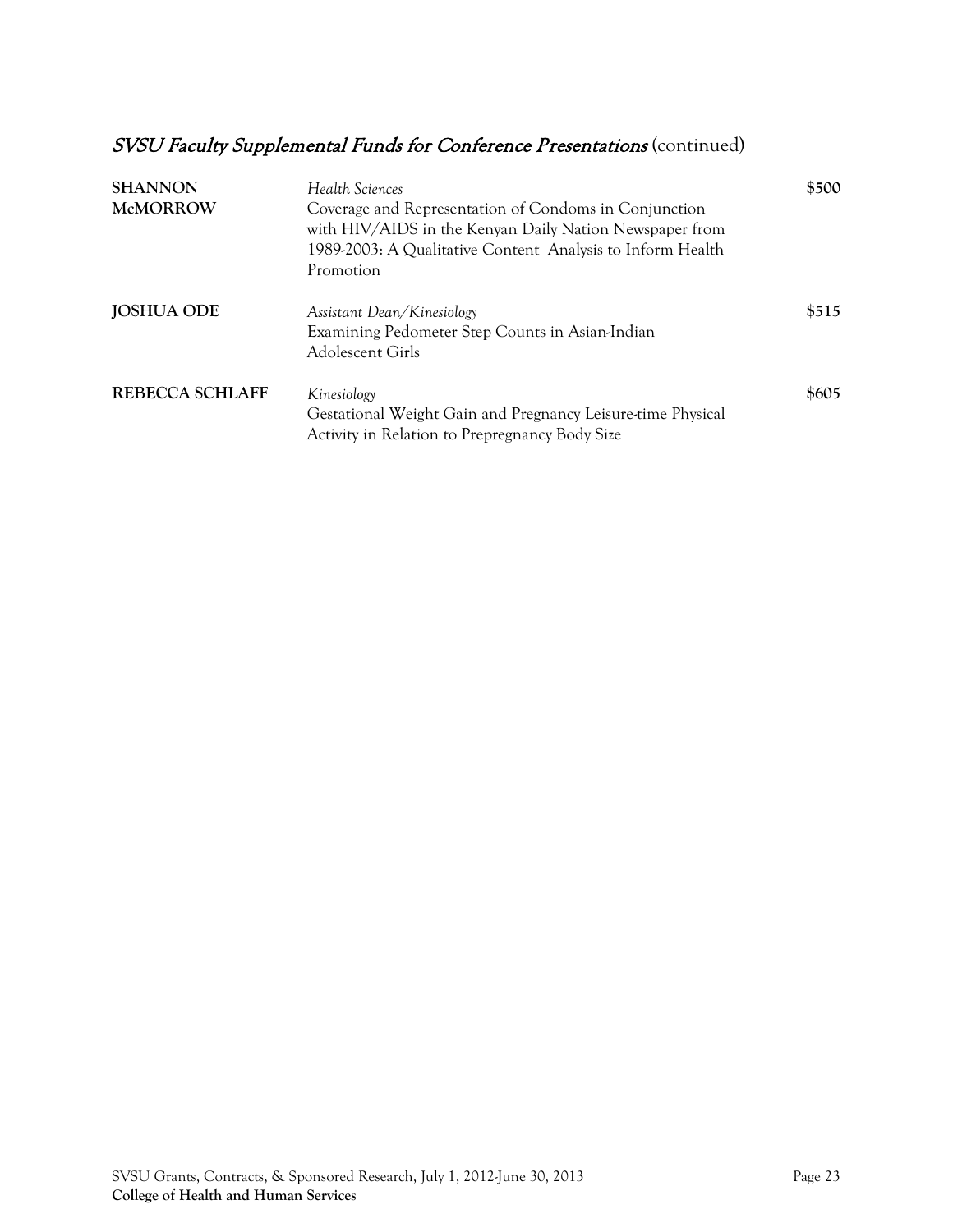# **COLLEGE OF SCIENCE, ENGINEERING AND TECHNOLOGY**

## **Externally Sponsored Awards**

*Grants, Contracts, and Appropriations*

| <b>BROOKS BYAM</b>                                                                  | Mechanical Engineering                    |
|-------------------------------------------------------------------------------------|-------------------------------------------|
| 2013 Mechanical Engineering - 10 Capstone Design Projects                           |                                           |
| Covenant HealthCare, DHP Composites, Duro-Last Roofing, Dow Chemical, Kremin Inc.,  |                                           |
|                                                                                     |                                           |
| <b>AMY HLAVACEK</b>                                                                 | Mathematical Sciences                     |
| Under-Represented Minorities Augmentation Program & Teacher Training Program        |                                           |
|                                                                                     |                                           |
| <b>DEBORAH HUNTLEY</b>                                                              | Dean                                      |
| SVSU's Strengthening Institutions Project FY 2009 - 2013 (Year 5 of 5)              |                                           |
|                                                                                     |                                           |
| <b>GARRY JOHNS</b>                                                                  | Mathematical Sciences                     |
| Targeting Motivational Strategies in the Mathematics Classroom (Year 1 of 3)        |                                           |
|                                                                                     |                                           |
|                                                                                     |                                           |
| <b>DAVID KARPOVICH</b>                                                              | Herbert H. Dow Endowed Chair in Chemistry |
| Determining the Causation of Low D.O. on the North Branch of the Kawkawlin River    |                                           |
|                                                                                     |                                           |
| <b>THOMAS KULLGREN</b>                                                              | Mechanical Engineering                    |
| Development of High Strength, High Fatigue Wind Blade Spars, Phase II (Year 2 of 2) |                                           |
|                                                                                     |                                           |
| TAI CHI LEE                                                                         | Computer Science and Information Systems  |
| More Efficient Data Visualization Via FPGA Computing                                |                                           |
|                                                                                     |                                           |
|                                                                                     |                                           |
| <b>ARTHUR MARTIN/</b>                                                               | Biology                                   |
| <b>DAVID KARPOVICH</b>                                                              | Herbert H. Dow Endowed Chair in Chemistry |
| <b>GLISTEN Subgrant</b>                                                             |                                           |
|                                                                                     |                                           |
| <b>DAVID STANTON</b>                                                                | Biology                                   |
| DNA Fingerprinting of Great Lakes Zebra Mussels (Year 2 of 3)                       |                                           |
|                                                                                     |                                           |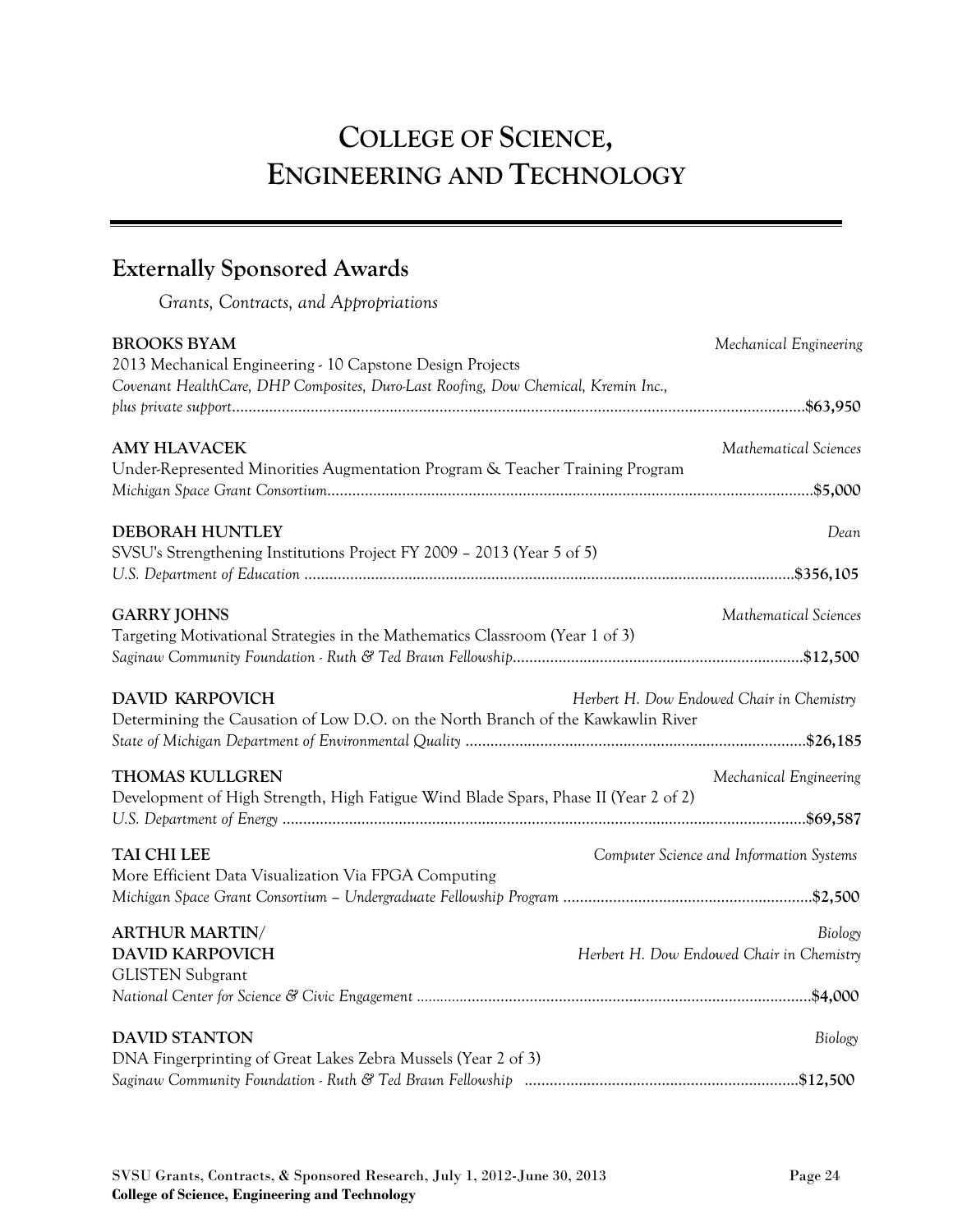## Externally Sponsored Awards (continued)

| ROBERT TUTTLE                                                               | Mechanical Engineering |
|-----------------------------------------------------------------------------|------------------------|
| Understanding Solidification Based Grain Refinement in Steels (Year 2 of 3) |                        |
|                                                                             |                        |
| Total Amount Awarded FY 2013                                                | \$600,627              |

## **Internally Sponsored Awards**

|                                            |                                                                                                                                     | Dollars Allocated/            |
|--------------------------------------------|-------------------------------------------------------------------------------------------------------------------------------------|-------------------------------|
|                                            | <b>SVSU Faculty Research and Professional Growth Awards</b>                                                                         | <b>Release Time Allocated</b> |
| <b>JENNIFER CHAYTOR</b>                    | Chemistry<br>Preparation of C-Glycosides as Potential<br>Antihyperglycemic Agents for the Treatment of Type II<br>Diabetes Mellitus | \$6,185/<br>3.4 hours         |
| <b>KYLE CISSELL</b>                        | Chemistry<br>Development of Paper-Based Microfluidic Devices for<br><b>Biomolecular Detection</b>                                   | \$6,570/<br>2.4 hours         |
| <b>DENNIS GRAY</b>                         | Biology<br>Investigating the Origin and Loss of MBO Emission in<br>Pinus sp                                                         | \$6,808/<br>3.6 hours         |
| OLIVER HEUBO-KWEGNA                        | Mathematical Sciences<br>Commutative Algebra in Fuzzy<br>Mathematics/BCK-BL-MV-Algebras                                             | 4 hours                       |
| <b>EMMANUEL KENGNI</b><br><b>NCHEUGUIM</b> | Mathematical Sciences<br>Option Valuation under Jump Diffusion and<br><b>Transaction Costs</b>                                      | 4 hours                       |
| <b>RAJAN MURGAN</b>                        | Physics<br>Numerical Solutions of the NLIEs of the Boundary<br>Supersymmetric Sine-Gordon Model for Intermediate<br>Volume          | 4 hours                       |
| <b>JASON SCOTT</b>                         | Biology<br>Characterizing the Cardiovascular Toxicity of Retene<br>in Zebrafish Embryos                                             | 7,983                         |
| <b>YU ZOU</b>                              | Electrical and Computer Engineering<br>Multiple-use Motor Drive System Lab                                                          | \$5,086/<br>4 hours           |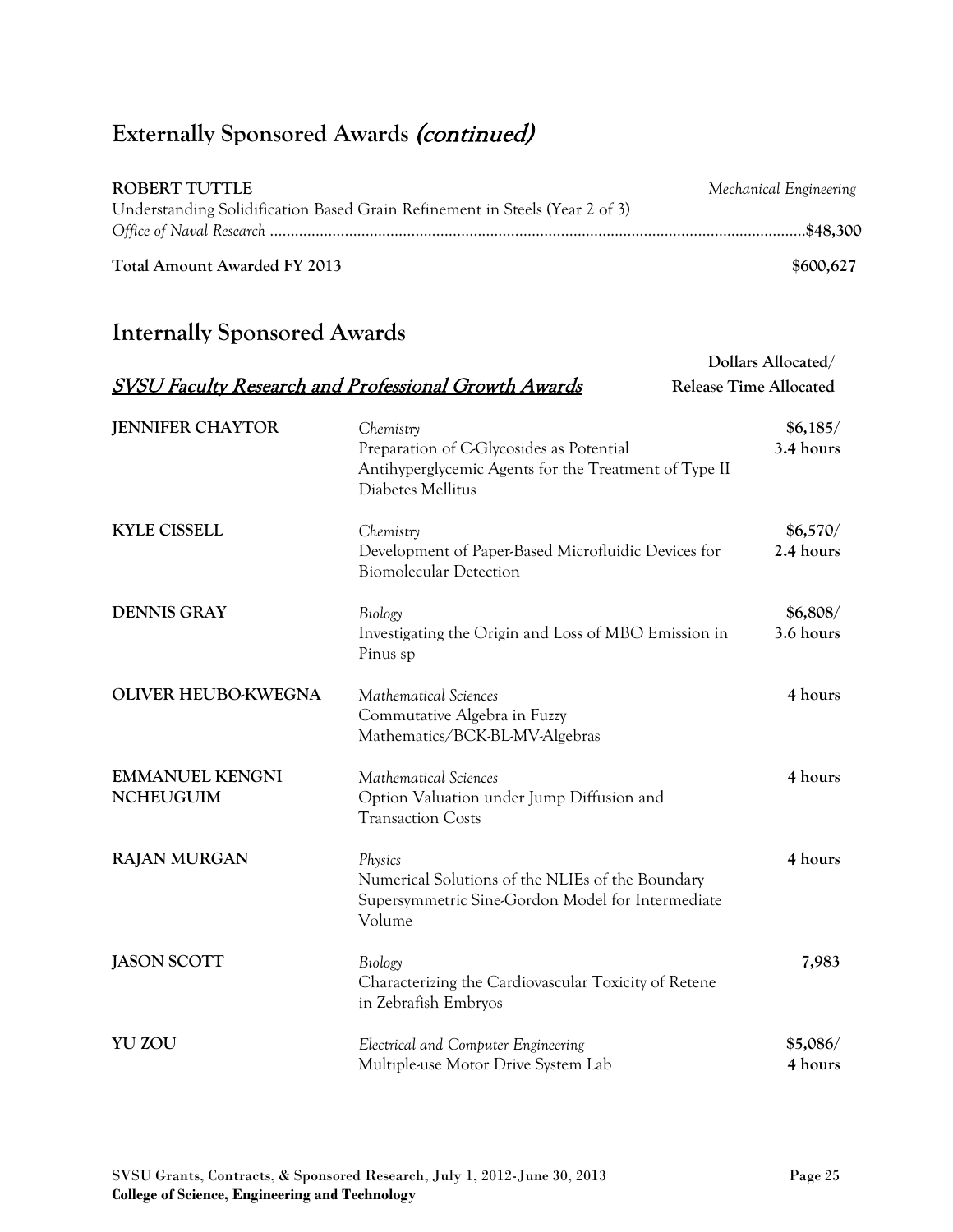### SVSU Foundation Resource Grants

| <b>GARRY JOHNS</b>   | Mathematical Sciences<br>Student Travel/Attendance to the 2012 National<br>Conference for Teachers of Mathematics | \$1,300 |
|----------------------|-------------------------------------------------------------------------------------------------------------------|---------|
| <b>THOMAS MAHANK</b> | Mechanical Engineering<br>Aerodynamic Modification of the Cardinal Formula<br>Race Car                            | \$2,032 |

### Allen Foundation Research Award

| <b>STEPHANIE BROUET</b> | Chemistry<br>Investigations and Development of Antibiotic Synthetic<br>Methods                                        | \$7,400 |
|-------------------------|-----------------------------------------------------------------------------------------------------------------------|---------|
| <b>TAMI SIVY</b>        | Chemistry<br>Application of Source Tracking Methods to Determine<br>Origins of Fecal Contamination in Local Waterways | \$5,000 |

#### Saginaw Bay Environmental Science Institute

| <b>KYLE CISSELL</b>  | Chemistry<br>Development of Paper Based Fluidic Devices for Water<br>Quality Testing          | \$1,880 |
|----------------------|-----------------------------------------------------------------------------------------------|---------|
| <b>TAMI SIVY</b>     | Chemistry<br>Rapid Testing for Detection of Bacterial Contamination<br>at Saginaw Bay Beaches | \$4,000 |
| <b>DAVID STANTON</b> | Biology<br>DNA Fingerprinting of Saginaw Bay Walleye<br>(Stizostedion vitreum)                | \$2,000 |

### Sabbaticals Granted for Research

| <b>HASAN AL-HALEES</b> | Mathematical Sciences<br>Isomorphic Vector-valued Banach-Stone Theorems for<br>Subspaces                                        | <b>Fall 2013</b>          |
|------------------------|---------------------------------------------------------------------------------------------------------------------------------|---------------------------|
| <b>RUSSELL CLARK</b>   | Electrical & Computer Engineering<br>Integrating FPGA into Embedded System Design and<br><b>Computer Engineering Curriculum</b> | Fall 2013/<br>Winter 2014 |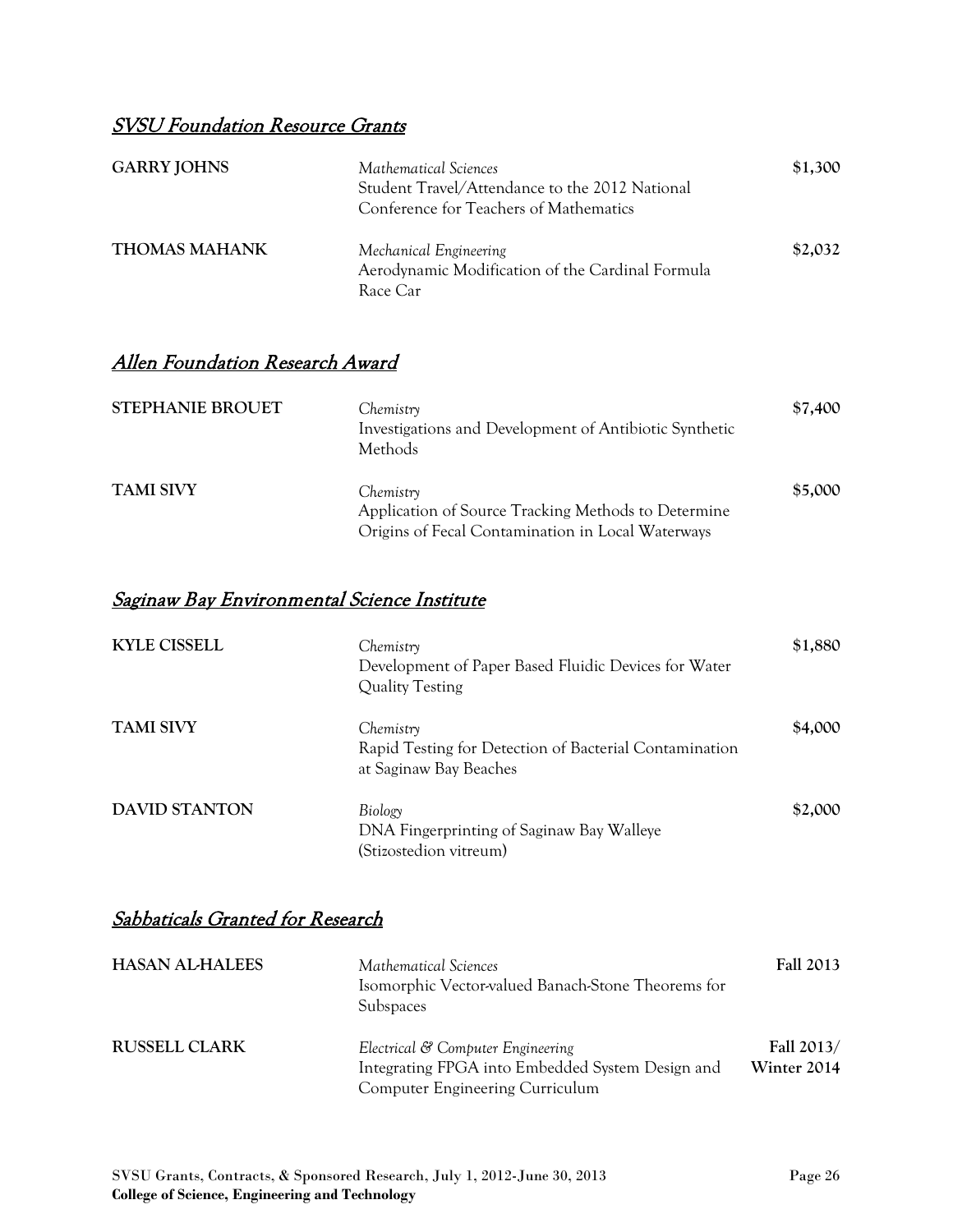### Sabbaticals Granted for Research (continued)

| <b>BING LIU</b>      | Mathematical Sciences<br>Norm Estimates for Singular Integrals of the Potential<br><i>Operator</i> | Winter 2014      |
|----------------------|----------------------------------------------------------------------------------------------------|------------------|
| <b>THOMAS ZERGER</b> | Mathematical Sciences<br>Geometry Textbook Co-Author                                               | <b>Fall 2013</b> |

| <b>CYRUS ARYANA</b>              | Mathematical Sciences<br>Self-Adjoint Toeplitz Operators Associated with<br>Representing Measures on Multiply Connected Planar<br>Regions and Their Eigenvalues  | \$500 |
|----------------------------------|------------------------------------------------------------------------------------------------------------------------------------------------------------------|-------|
| <b>STEPHANIE BROUET</b>          | Chemistry<br>Development of a Colorimetric Method to Detect<br>Bacterial Concentration and Substitution of Thymol<br>on Cefotaxime                               | \$291 |
| <b>GARY LANGE</b>                | Biology<br>Preliminary Examination of the Endocrine Disrupting<br>Potential of Styrene on Sperm Competition in Adult<br>Rats and Prenatal Exposure in Young Rats | \$500 |
| ARUNDHATI BAGCHI<br><b>MISRA</b> | Mathematical Sciences<br>Nonlocal Speckle Denoising Models Based on Total<br>Variation Minimization                                                              | \$535 |
| <b>TAMI SIVY</b>                 | Chemistry<br>Deletion of the yhfR Gene in Bacillus subtilis and its<br>Effects on Isoprene and Methylbutanol Production                                          | \$383 |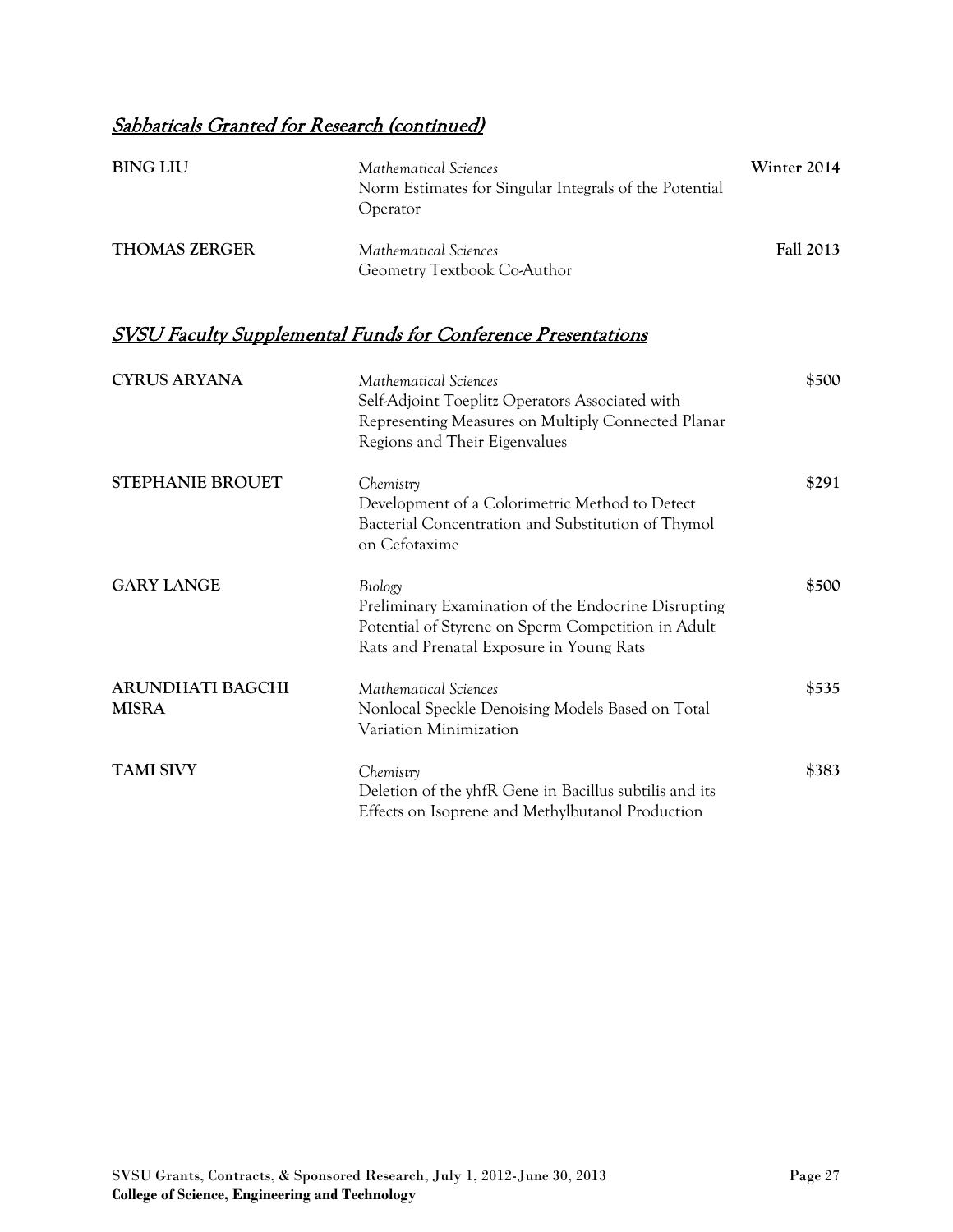## **INSTITUTIONAL**

## **Externally Sponsored Awards**

*Grants, Contracts and Appropriations*

| <b>DIANE BOEHM</b><br>The Saginaw Bay Writing Project FY 2013               | University Writing Program                   |
|-----------------------------------------------------------------------------|----------------------------------------------|
|                                                                             |                                              |
|                                                                             |                                              |
| <b>LINDA FARYNK</b>                                                         | Melvin J. Zahnow Library                     |
| Let's Talk About It: Muslim Journeys                                        |                                              |
|                                                                             |                                              |
|                                                                             |                                              |
| Muslim Journeys: Bridging Cultures                                          |                                              |
|                                                                             |                                              |
|                                                                             |                                              |
| <b>ANNA MARIA FLORES</b>                                                    | Office of Diversity Programs                 |
| 2012-2014 GU and College Positive Volunteerism                              |                                              |
|                                                                             |                                              |
|                                                                             |                                              |
| <b>KATRINA FRIEDEBERG</b>                                                   | Office of Student Life                       |
| GAC College Grant Initiative                                                |                                              |
|                                                                             |                                              |
|                                                                             |                                              |
| AmeriCorps Member Host Campus 2012-2013                                     |                                              |
|                                                                             |                                              |
|                                                                             |                                              |
| <b>HARRY LEAVER</b>                                                         | Center for Business and Economic Development |
| Michigan Manufacturing Technology Center - Northeast Administration FY 2013 |                                              |
|                                                                             |                                              |
|                                                                             |                                              |
| <b>JENNIFER ORDWAY</b>                                                      | <b>Student Counseling Center</b>             |
| SVSU Mental Health Prevention and Awareness Project (Year 1 of 3)           |                                              |
|                                                                             |                                              |
|                                                                             |                                              |
| <b>JANET RENTSCH</b>                                                        | Sponsored Programs                           |
| Middle College Partnership Grant FY 2013                                    |                                              |
|                                                                             |                                              |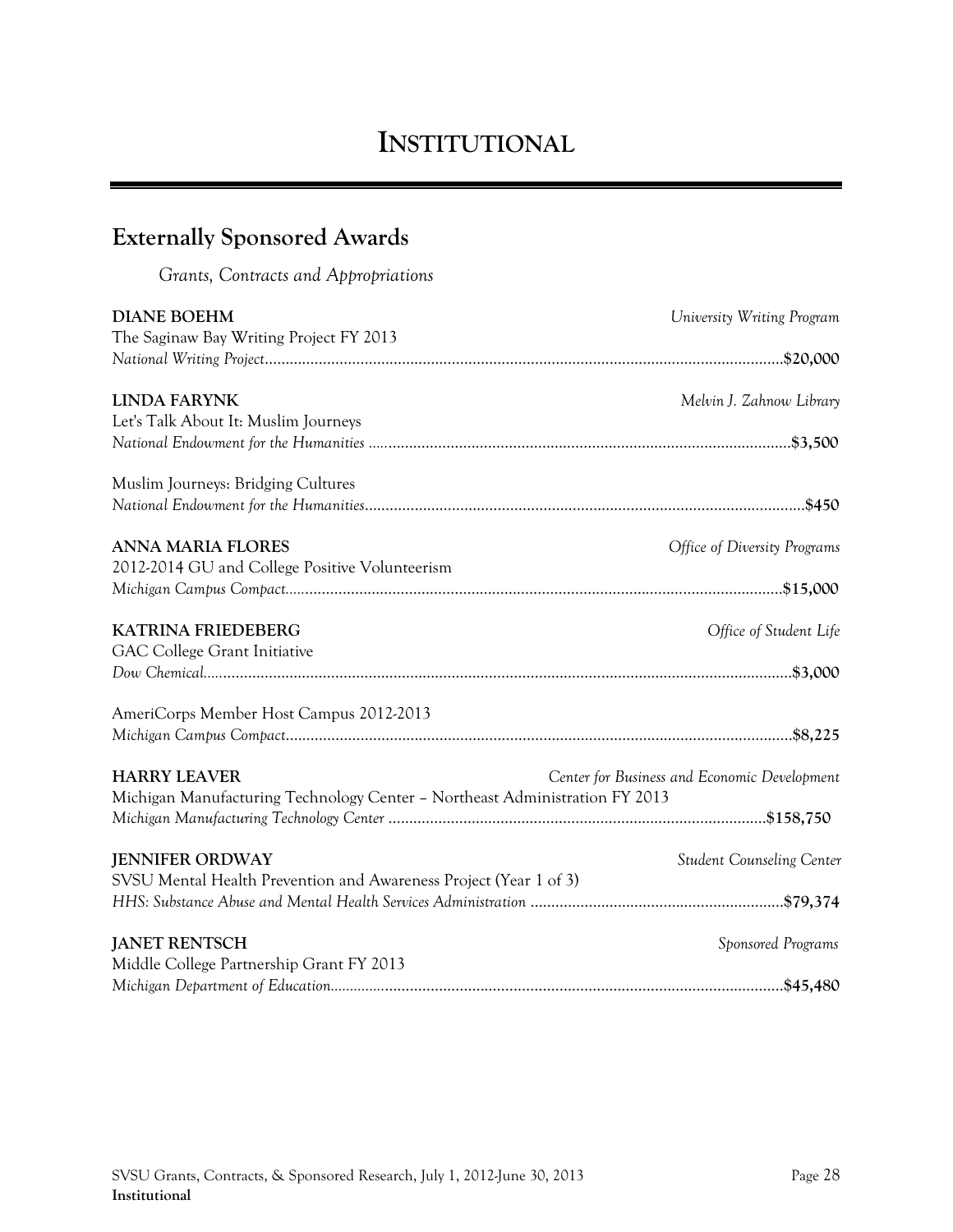## **Externally Sponsored Awards** (continued)

| <b>MAMIE THORNS</b>                                                                                                                                                                   | Diversity Programs            |
|---------------------------------------------------------------------------------------------------------------------------------------------------------------------------------------|-------------------------------|
| MI GEAR UP/College Day (Year 2 of 6) (Federal Grant + State Appropriated Funds)<br>Michigan Dept. of Education: Dept. of Labor & Economic Growth/U.S. Department of Education\$58,248 |                               |
| KCP Visiting Professors Program 2012-2013                                                                                                                                             |                               |
|                                                                                                                                                                                       |                               |
| KCP Future Faculty Fellowship Program 2012-2013                                                                                                                                       |                               |
|                                                                                                                                                                                       |                               |
| Great Lakes Bay Regional Youth Leadership Institute                                                                                                                                   |                               |
|                                                                                                                                                                                       |                               |
|                                                                                                                                                                                       |                               |
|                                                                                                                                                                                       |                               |
|                                                                                                                                                                                       |                               |
|                                                                                                                                                                                       |                               |
|                                                                                                                                                                                       |                               |
|                                                                                                                                                                                       |                               |
| <b>RONALD TREPKOWSKI</b>                                                                                                                                                              | University Police             |
| SVSU Technology Improvement Project                                                                                                                                                   |                               |
|                                                                                                                                                                                       |                               |
| <b>STEPHANIE SIEGGREEN</b>                                                                                                                                                            | <b>International Programs</b> |
| Undergraduate Exchange Program                                                                                                                                                        |                               |
|                                                                                                                                                                                       |                               |
| <b>NICHOLAS WAGNER</b>                                                                                                                                                                | Enrollment Management         |
| SVSU Project PASS (Year 2 of 6)                                                                                                                                                       |                               |
|                                                                                                                                                                                       |                               |

### **MARSHALL M. FREDERICKS SCULPTURE MUSEUM**

| <b>MARILYN WHEATON</b><br>Restoration of 4 Marshall Fredericks Reliefs | Marshall M. Fredericks Sculpture Museum |
|------------------------------------------------------------------------|-----------------------------------------|
|                                                                        |                                         |
| <b>Transportation Subsidy Program</b>                                  |                                         |
| <b>MAP</b> Assessment                                                  |                                         |
| Museum Operations (Federal and State Funds)                            |                                         |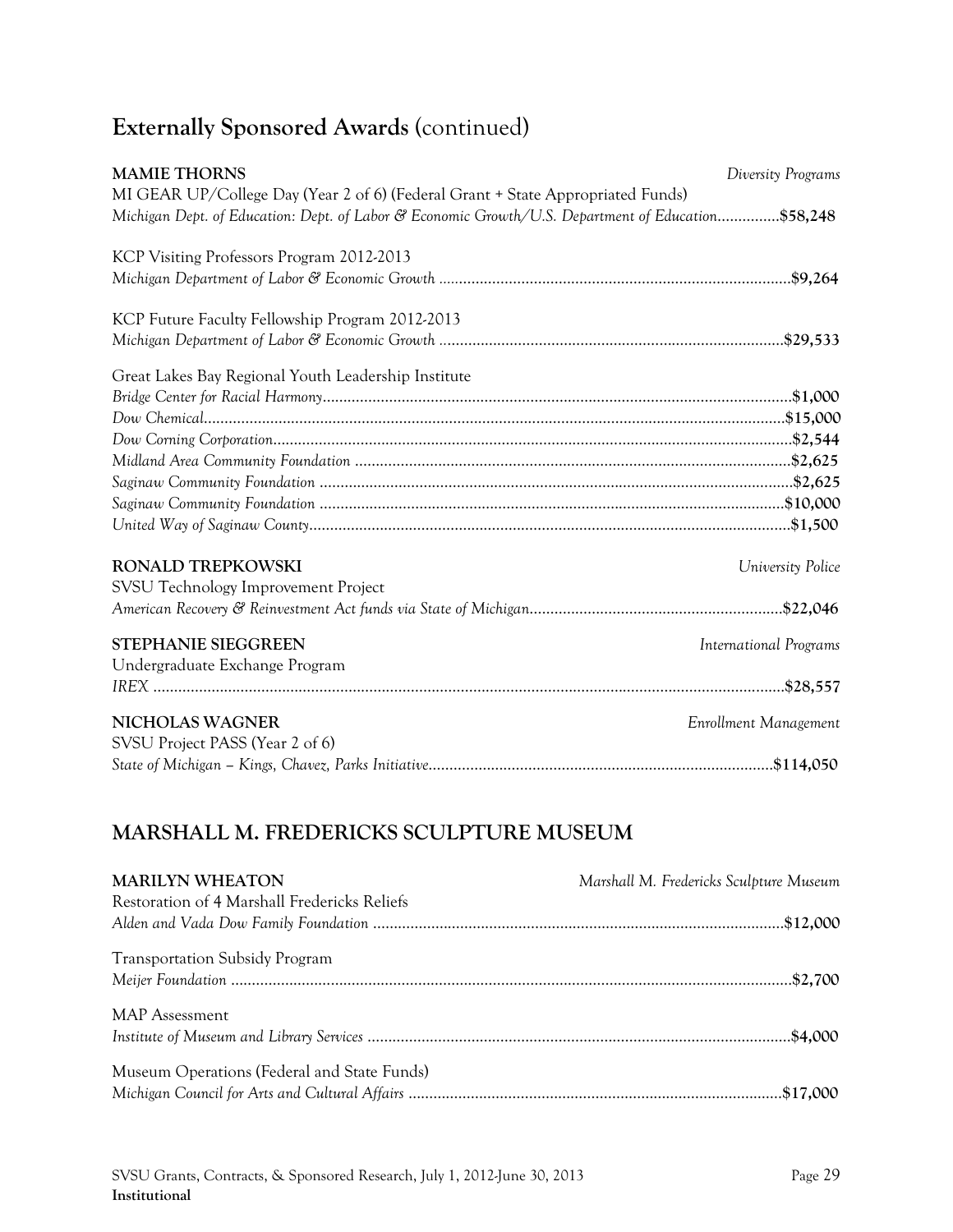### **MARSHALL M. FREDERICKS SCULPTURE MUSEUM (continued)**

| <b>MARILYN WHEATON</b>                                    | Marshall M. Fredericks Sculpture Museum |
|-----------------------------------------------------------|-----------------------------------------|
| Centuries of Progress: America's World's Fairs, 1853-1982 |                                         |
|                                                           |                                         |
|                                                           |                                         |
|                                                           |                                         |
|                                                           |                                         |

**Total Amount Awarded FY 2013 \$673,971** 

### **Internally Sponsored Awards**

### SVSU Foundation Resource Grants

| <b>CHARLES SHELLEY</b> | Office of International Programs<br>Intercultural Night: Around the World 50 Years Ago | \$1,500 |
|------------------------|----------------------------------------------------------------------------------------|---------|
| <b>NICK WAGNER</b>     | Enrollment Management<br>Student Success: A Call to Action Workshop                    | \$6,000 |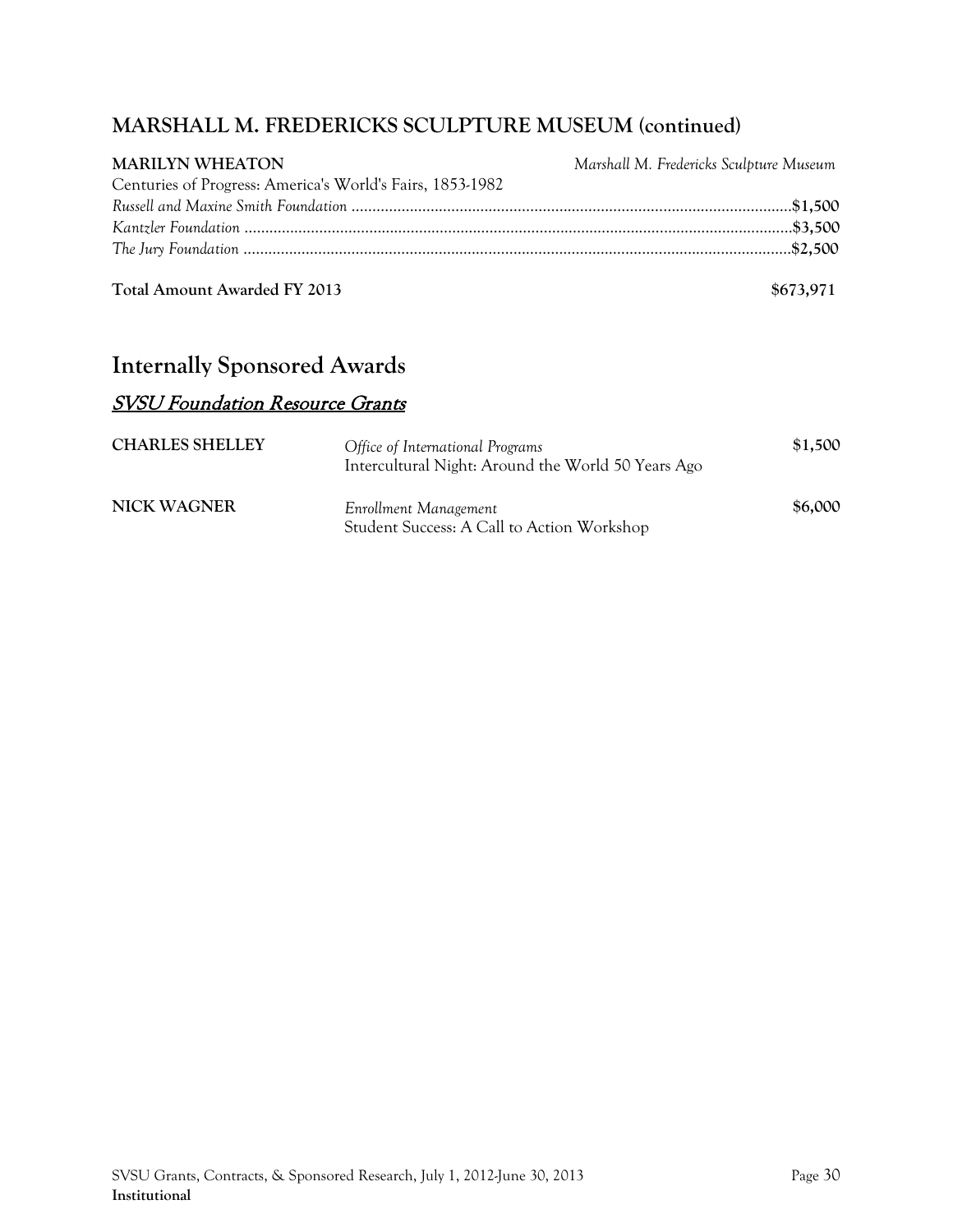# **STUDENT RESEARCH AND CREATIVITY INSTITUTE AWARDEES**

### Traditional Grants

| Student                                                                                                                                                                          | <b>Faculty Mentor</b>           | College                                | Amount  |
|----------------------------------------------------------------------------------------------------------------------------------------------------------------------------------|---------------------------------|----------------------------------------|---------|
| <b>CAMERON VOLDERS</b><br>The Chemical Synthesis and Structural<br>Investigation of a Bioorganic Compound,<br>Stylissamide X                                                     | Jennifer Chaytor                | Science, Engineering<br>and Technology | \$6,610 |
| <b>MATTHEW JOHNSON/TYLER MIETZ/</b><br><b>MIKE SPRINKLES</b><br>Installing a Fully Functioning Solar Array at<br>Hartley Outdoor Education Center                                | <b>Russell Clark</b>            | Science, Engineering<br>and Technology | \$9,988 |
| <b>APRIL LUKOWSKI</b><br>Research Project to Discover How Many Times<br>Isoprene Synthase Enzymes Have Evolved in<br>Conifers                                                    | Dennis Gray                     | Science, Engineering<br>and Technology | \$9,917 |
| <b>MICAH WHITEHEAD</b><br>Research Project to Study Biochemical<br>Characteristics in Salix and Robinia Pseudoacacia<br>Vegetation                                               | Dennis Gray                     | Science, Engineering<br>and Technology | \$4,134 |
| ELIZABETH GROENDAL/KERRI VASOLD<br>The Effect of Fitbit Technology on Physical<br>Activity Levels in Inactive Adults                                                             | Jeremy Knous                    | Health and Human<br>Services           | \$5,200 |
| <b>MEGHAN PEER</b><br>The Development of a New Method of<br>Approximating Integrals, Considering<br>Approximation is an Important Process in the<br><b>Experimental Sciences</b> | Emmanuel<br>Kengni<br>Ncheuguim | Science, Engineering<br>and Technology | \$2,483 |
| <b>EVAN NUDI</b><br>The Effects of Post-injury Environments and<br>Progesterone on Functional Recovery After<br>Traumatic Brain Injury                                           | <b>Jeffrey Smith</b>            | Health and Human<br>Services           | \$9,988 |
| <b>JENNICA YOUNG</b><br>The Effect of Nerve Growth Factors and Enriched<br>Environment on Functional Recovery from<br>Traumatic Brain Injury                                     | <b>Jeffrey Smith</b>            | Health and Human<br>Services           | \$9,333 |